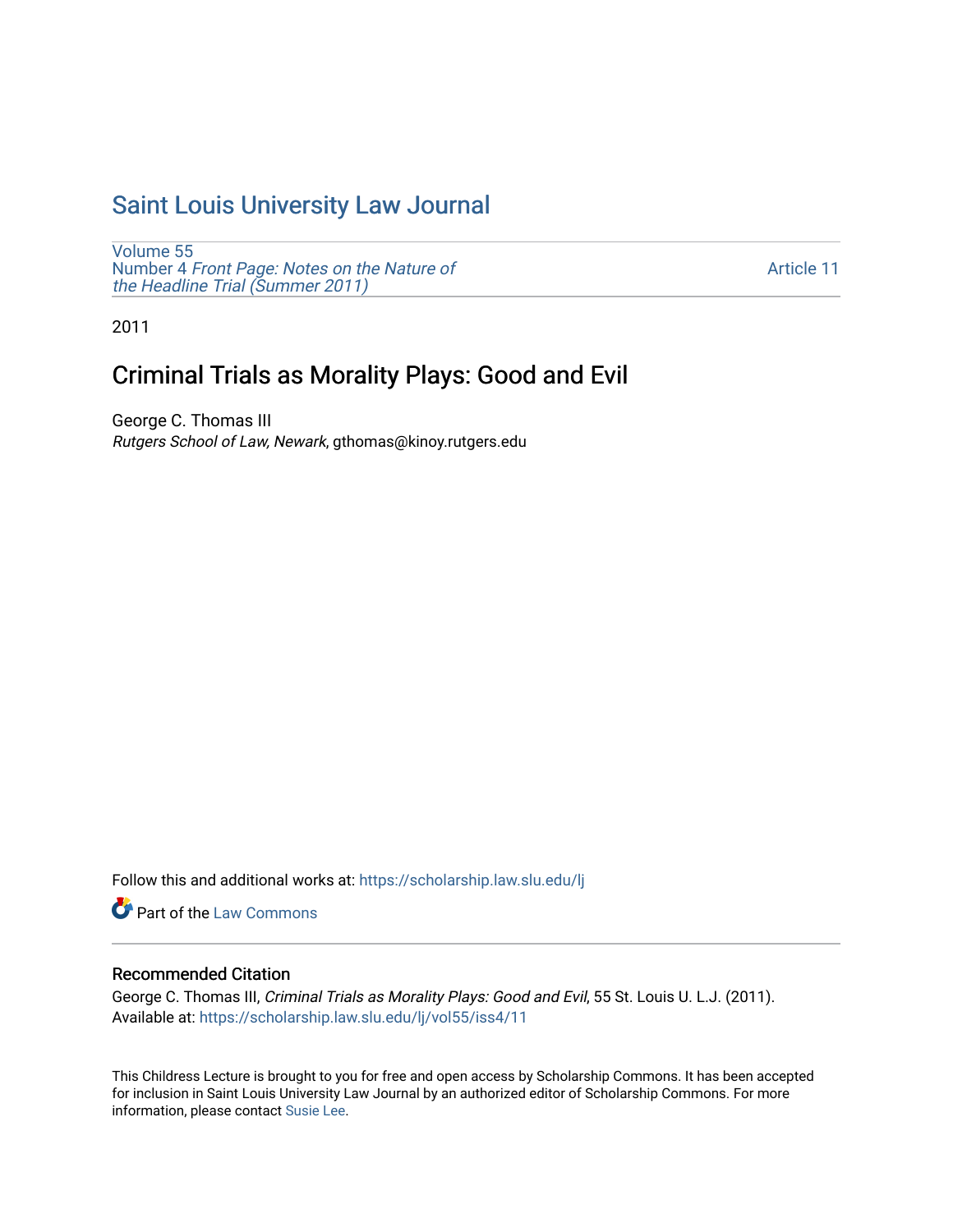## **CRIMINAL TRIALS AS MORALITY PLAYS: GOOD AND EVIL**

## GEORGE C. THOMAS III\*

### **INTRODUCTION**

It is trite, but true, that criminal trials function as morality plays. This helps explain the enduring popularity of the various iterations of Law and Order. The police almost always identify a guilty suspect and the prosecution almost always manages to get a conviction. The guilty are brought to justice. But famous trials are often vessels for a more complicated moral message. What exactly was the message sent by the Loeb and Leopold trial? Was it Clarence Darrow's determinist claim that they were not to blame because their impulses were produced by forces outside of their control? Nature, he argued to the judge, "works in her own mysterious way, and we are her victims."<sup>1</sup> Or was the message the one sent by the sentence—life plus ninety-nine years that no one is above the law?<sup>2</sup> Or perhaps the judge's decision not to impose the death penalty was a partial vindication of Darrow's determinist claim.<sup>3</sup>

Was the message of the O.J. Simpson trial that famous, wealthy defendants have a much better chance to confuse the jury about the meaning of the State's evidence? Or was it that the State could not cover up the racism of some LAPD officers, causing the jury to doubt that the evidence presented was actually found at the scene of the crime? Or was the message a deeper and more profound one—juries are prone to acquit when a black man persuades the jury that the white justice system has chosen a famous black man to be the scapegoat or fall guy for a terrible, unsolved crime?

Professor Friedman's excellent Childress Lecture gives us a large canvas with complex images and interactions.<sup>4</sup> He provides multiple insights into the

<sup>\*</sup> Board of Governors Professor of Law & Judge Alexander P. Waugh, Sr. Distinguished Scholar, Rutgers, Newark. I thank Joel Goldstein, Lawrence Friedman, and all those who helped put together the 2010 Childress Lecture, particularly Susie Lee and Jay Piatt. For research help and comments on earlier drafts, I thank Paul Axel-Lute, Joshua Dressler, and Jennifer Virella.

 <sup>1.</sup> CLARENCE DARROW, *Plea of Clarence Darrow*, *in* CLARENCE DARROW ON CAPITAL PUNISHMENT 3, 70 (Chicago Historical Bookworks, reprt. 1991).

 <sup>2.</sup> Edward J. Larson, *An American Tragedy: Retelling the Leopold-Loeb Story in Popular Culture*, 50 AM. J. LEGAL HIST. 119, 143 (2008–2010).

<sup>3</sup>*. Id.*

<sup>4</sup>*. See* Lawrence M. Friedman, *Front Page: Notes on the Nature and Significance of Headline Trials*, 55 ST. LOUIS U. L.J. 1243 (2011).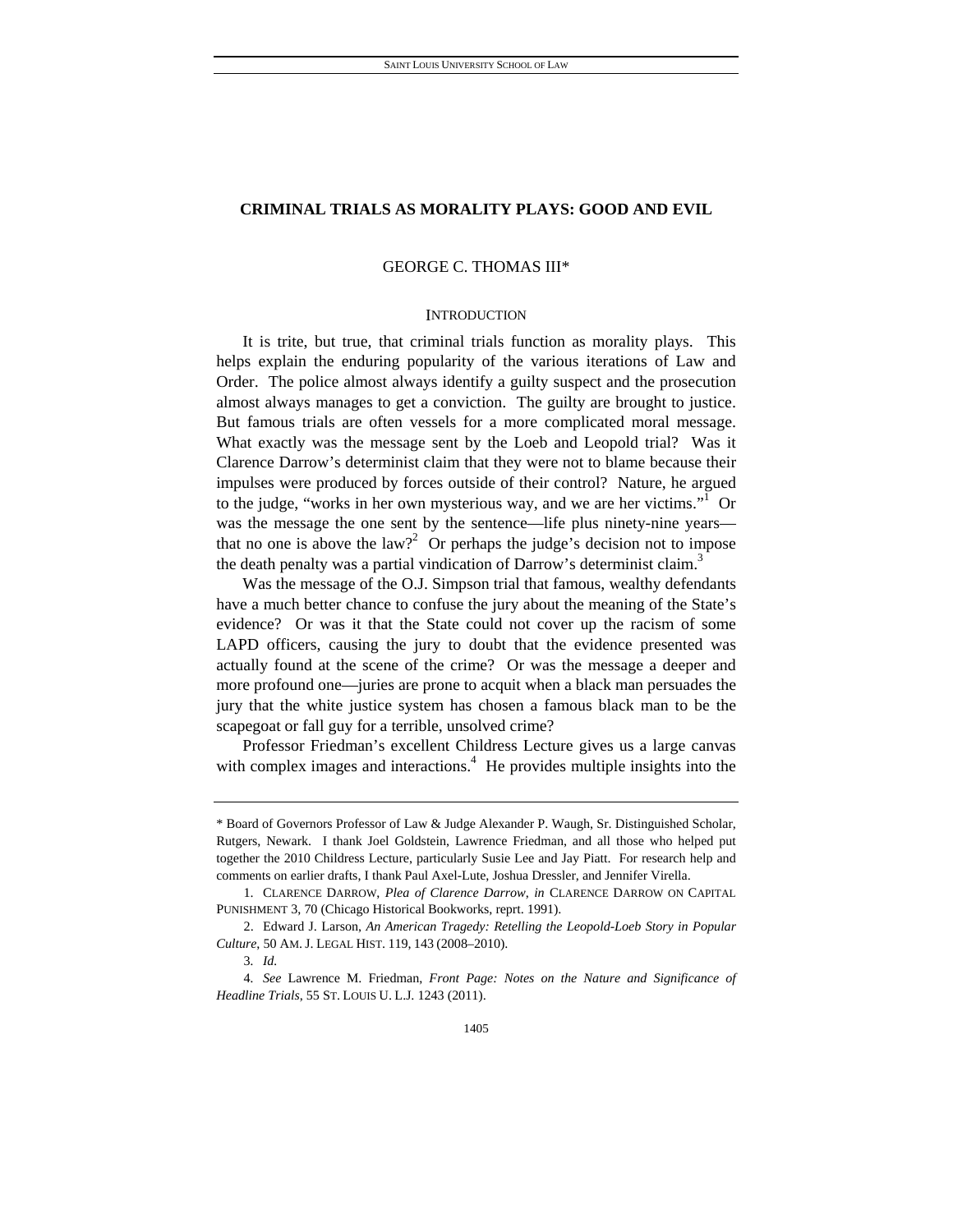relationship between high profile criminal trials and media coverage, both of which help shape the very culture that produced them. I want to focus on one corner of Friedman's canvas—the category that asked whether justice was done in particular cases.<sup>5</sup> Within that category, I want to show how the culture shapes the meaning of criminal trials to fit its emerging morality.

My point today is that popular culture smoothes out the complexities of famous trials to tell a story with a simple message that best suits the moment of the re-telling. In effect, the smoothed-out story produces a morality play that fits the culture that does the re-telling. As we will see, a 1906 rape trial in Chattanooga, Tennessee is filled with complicated, conflicting moral messages that have been smoothed out over time to present a simple morality play. But the creation of a cultural message has variables beyond time. The message can be different in different parts of the country. As we will see, one story was told in Chattanooga and a quite different one in Washington, D.C.

The 1906 story is about Nevada Taylor, a young, white rape victim in Chattanooga.<sup>6</sup> It is also the story of Ed Johnson, a black man who was probably innocent, but who was convicted, sentenced to death, and then lynched when the United States Supreme Court issued an order staying his execution.<sup>7</sup> The story told today about Johnson's case, and Wikipedia is a good source, is about racism, uncontrollable fury, and injustice.<sup>8</sup> All those elements are in the full account, to be sure, but Wikipedia has effaced the tensions and complexities at the heart of the story of how Ed Johnson died. I think Wikipedia is the best source for the popular understanding of the Johnson trial and lynching because of the way it is put together and edited by the public. If, however, you want a more "authoritative" source, *The New York Times* ran a story in 2000 that is almost identical to the Wikipedia account. Both accounts miss most of the details that this essay will offer.<sup>9</sup>

What is even more striking about popular treatments of Johnson's case is that an excellent book about the case appeared in 1999, authored by Mark Curriden and Leroy Phillips.<sup>10</sup> The exhaustive account offered by Curriden and Phillips made plain how much goodness co-existed with evil in the events leading to Johnson's death. For example, it covered in detail the outburst from the jury demanding that the victim be more certain of her identification of the

<sup>5</sup>*. Id.* at 1253–56.

<sup>6</sup>*. Brutal Crime Of Negro Fiend*, CHATTANOOGA NEWS, Jan. 24, 1906, at 5.

 <sup>7.</sup> Emily Yellin, *Lynching Victim Is Cleared Of Rape, 100 Years Later*, N.Y. TIMES, Feb. 27, 2000, at 24.

<sup>8</sup>*. See Lynching Of Ed Johnson*, WIKIPEDIA, http://en.wikipedia.org/wiki/Lynching\_of\_ Ed\_Johnson (last modified Mar. 24, 2011).

 <sup>9.</sup> Yellin, *supra* note 7.

 <sup>10.</sup> MARK CURRIDEN & LEROY PHILLIPS, JR., CONTEMPT OF COURT: THE TURN-OF-THE-CENTURY LYNCHING THAT LAUNCHED 100 YEARS OF FEDERALISM (3d prtg. 1999).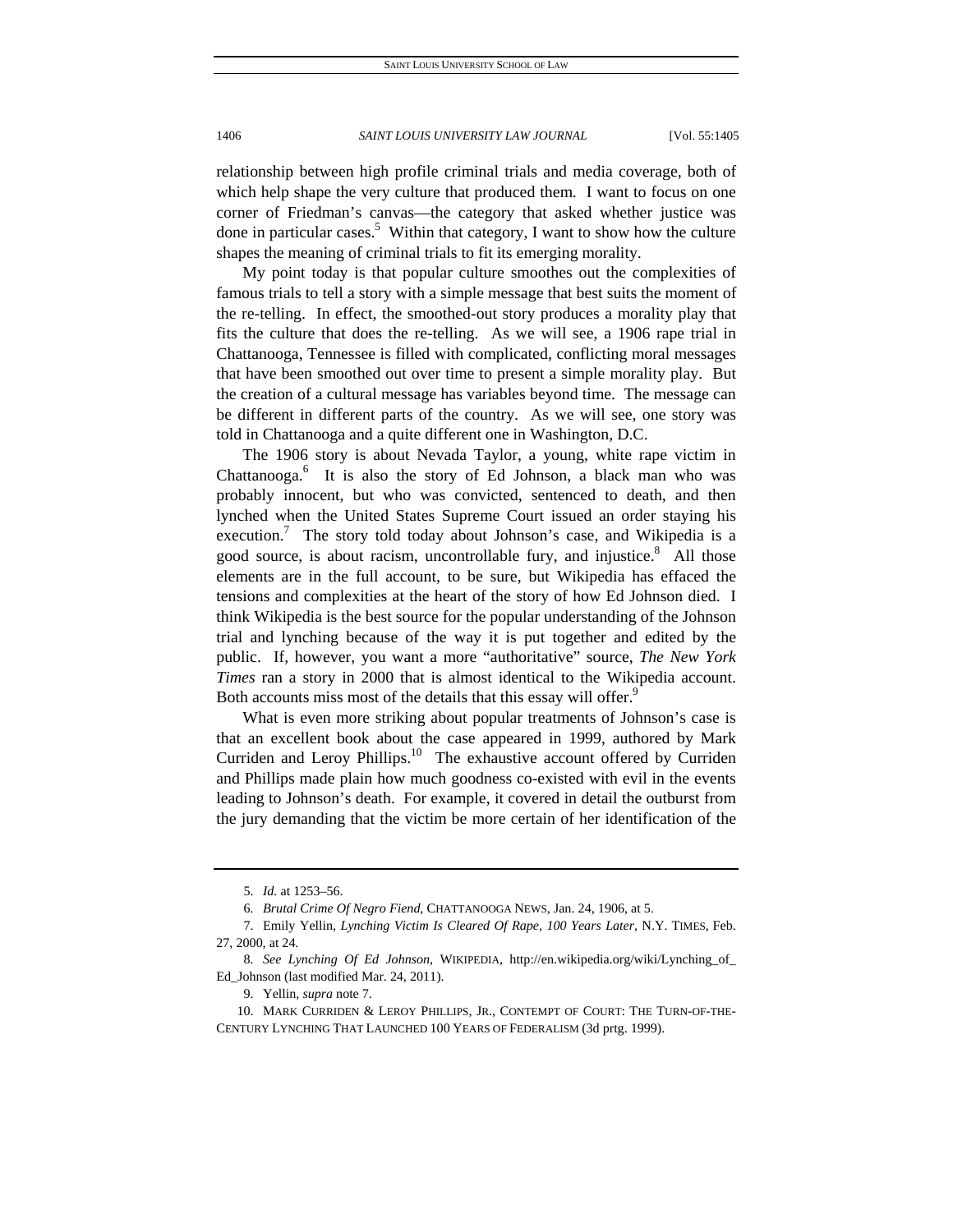defendant as the rapist.<sup>11</sup> *The New York Times* story that ran in 2000 mentioned the book, but the reporter either did not read the book or chose to ignore the moral complexities.<sup>12</sup>

I have also written about the Johnson case—a chapter and a half in my 2008 University of Michigan Press book and an essay in the *Buffalo Law Review*. 13 I used the Johnson case to illustrate different themes in these earlier accounts. In my book, I argued that the Johnson trial and lynching started the Supreme Court on its voyage toward greater regulation of state criminal processes. Prior to *Johnson*, the Supreme Court had never invalidated a state criminal conviction for errors committed at trial.14 The *Buffalo Law Review* essay dealt with several famous criminal trials where bigotry caused justice to go off the tracks. My point there was that the Supreme Court, for institutional and structural reasons, was unable to nullify, or even ameliorate, the effect of bigotry on justice.

Today I ignore the effect that the Johnson case had on the Court and the Court's relative impotence to effect fundamental change in state justice systems. Instead, I want to highlight the conflicting moral complexities that Wikipedia and *The New York Times* chose to ignore.

## ACT ONE: THE CITY AND THE CRIME

Begin with racism in Chattanooga, itself a complicated story. Located in mountainous East Tennessee, Chattanooga "overwhelmingly favored Lincoln" in the election of 1860 and "strongly supported the Republican Party," which, of course, was then the party of racial equality.<sup>15</sup> In 1861, all of East Tennessee voted against secession from the Union—indeed, the county

<sup>11</sup>*. Id.* at 108–09.

 <sup>12.</sup> Yellin, *supra* note 7.

 <sup>13.</sup> GEORGE C. THOMAS III, THE SUPREME COURT ON TRIAL: HOW THE AMERICAN JUSTICE SYSTEM SACRIFICES INNOCENT DEFENDANTS 117–43 (2008) [hereinafter THOMAS, SUPREME COURT ON TRIAL]; George C. Thomas III, *Bigotry, Jury Failures, and the Supreme Court's Feeble Response*, 55 BUFF. L. REV. 947, 948–52 (2007) [hereinafter Thomas, *Bigotry, Jury Failures*].

 <sup>14.</sup> THOMAS, SUPREME COURT ON TRIAL, *supra* note 13, at 140. Indeed, the Court had invalidated only a single state criminal conviction and that was because a West Virginia statute forbade participation by blacks in grand juries. *See* Strauder v. West Virginia, 100 U.S. 303, 310, 312 (1879).

 <sup>15.</sup> CURRIDEN & PHILLIPS, *supra* note 10, at 21.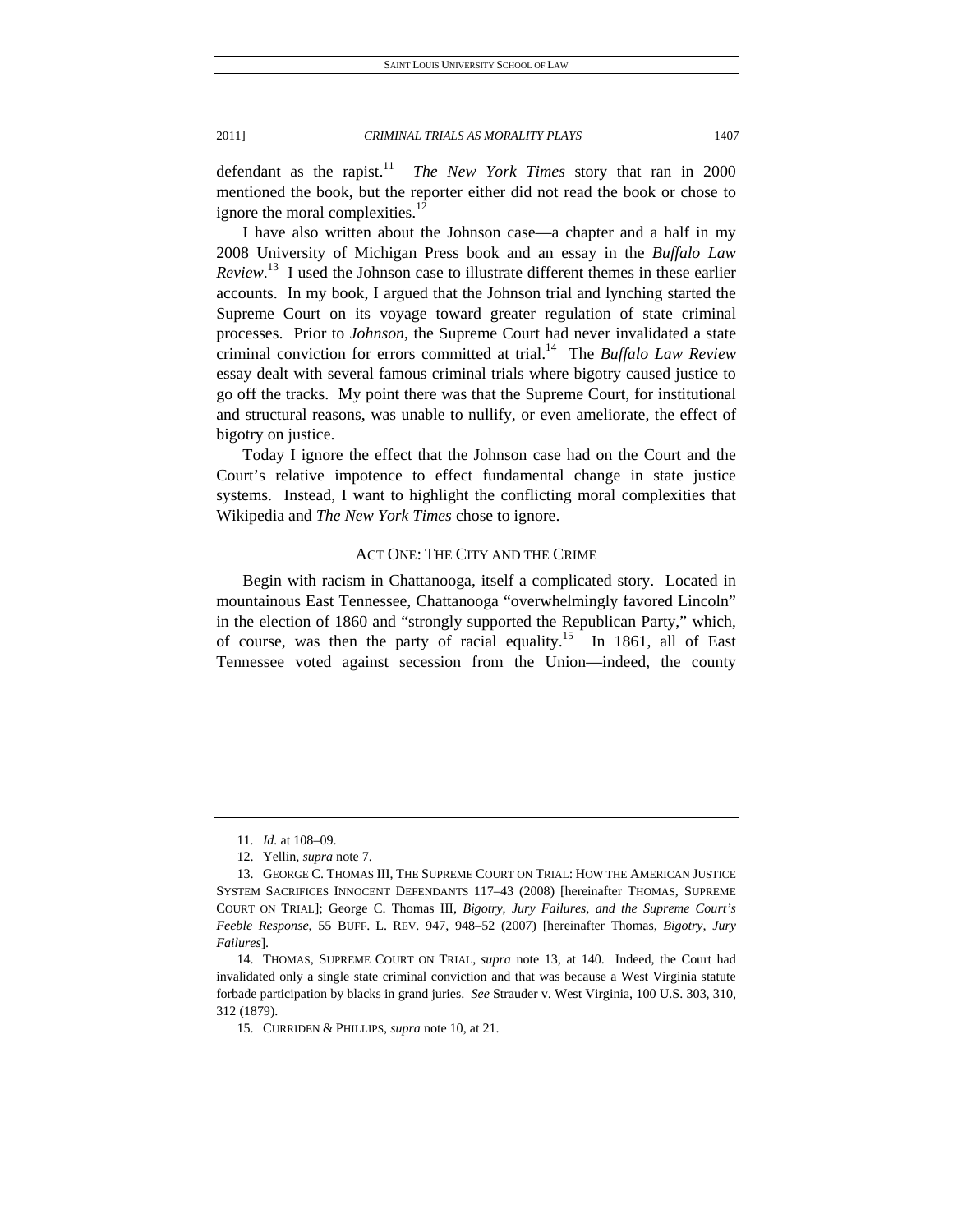containing Chattanooga voted three to one to remain in the Union<sup>16</sup>—but East Tennessee was outvoted by the rest of the state.<sup>17</sup>

By 1906, as Reconstruction faded into the background, "black-owned businesses in Chattanooga were thriving. . . . [T]here were an unusually high number of black lawyers, doctors, and other professionals practicing in Chattanooga, compared with other Southern cities."18 "But Chattanooga is only a mile or two up Route 27 from Georgia,"19 a state that seceded from the Union by a mere vote of the legislature without a referendum of the people.<sup>20</sup> In 1906, Chattanooga was very much a divided city when it came to racial attitudes.

The crime that begins the morality play took place around 6 P.M. on January 23, 1906, as Nevada Taylor returned home from work on one of the city's "new electric trolleys."<sup>21</sup> She lived with her father, who was the keeper of the Forest Hills cemetery, in a cottage inside the cemetery at the foot of Lookout Mountain.<sup>22</sup> "The lights of her home could be seen from the point where she left the car . . . . She heard footsteps behind her and turned only to be caught in the powerful arms of a negro man, whom she cannot identify."<sup>23</sup> When she screamed and tried to fight back, he placed a leather strap around her throat and drew it tight "to hush her screams."<sup>24</sup> He also "warned her not to scream again or to make any noise, threatening to cut her throat if she disobeyed."<sup>25</sup> He then "hurled her over the fence into the marble yard" of the cemetery, where "he accomplished his terrible purpose and there he left his victim unconscious, choked into insensibility  $\dots$  ...<sup>26</sup> Taylor was not able to give the authorities a "lucid description of the fiend who assailed her" but said

 <sup>16. 2</sup> ZELLA ARMSTRONG: THE HISTORY OF HAMILTON COUNTY AND CHATTANOOGA TENNESSEE 3 (OVERMOUNTAIN PRESS 1993) (1940) (noting that in a January vote, 445 Hamilton Country residents voted for "separation," while 1,445 voted against).

 <sup>17.</sup> NOEL C. FISHER, WAR AT EVERY DOOR: PARTISAN POLITICS AND GUERRILLA VIOLENCE IN EAST TENNESSEE, 1860–1869, at 4 (Gary W. Gallagher ed., Civil War Am. Ser., 1997).

 <sup>18.</sup> CURRIDEN & PHILLIPS, *supra* note 10, at 24.

 <sup>19.</sup> THOMAS, SUPREME COURT ON TRIAL, *supra* note 13, at 118.

<sup>20</sup>*. See* David Williams, *Georgia*, *in* 2 ENCYCLOPEDIA OF THE AMERICAN CIVIL WAR: A POLITICAL, SOCIAL, AND MILITARY HISTORY 820, 820 (David S. Heidler & Jeanne T. Heidler eds., 2000).

 <sup>21.</sup> CURRIDEN & PHILLIPS, *supra* note 10, at 25.

 <sup>22.</sup> Thomas, *Bigotry, Jury Failures*, *supra* note 13, at 952; *Brutal Crime of Negro Fiend*, *supra* note 6.

<sup>23</sup>*. Brutal Crime of Negro Fiend*, *supra* note 6.

<sup>24</sup>*. Id.*

<sup>25</sup>*. Awful Crime at St. Elmo*, CHATTANOOGA DAILY TIMES, Jan. 24, 1906, at 8.

<sup>26</sup>*. Brutal Crime of Negro Fiend*, *supra* note 6.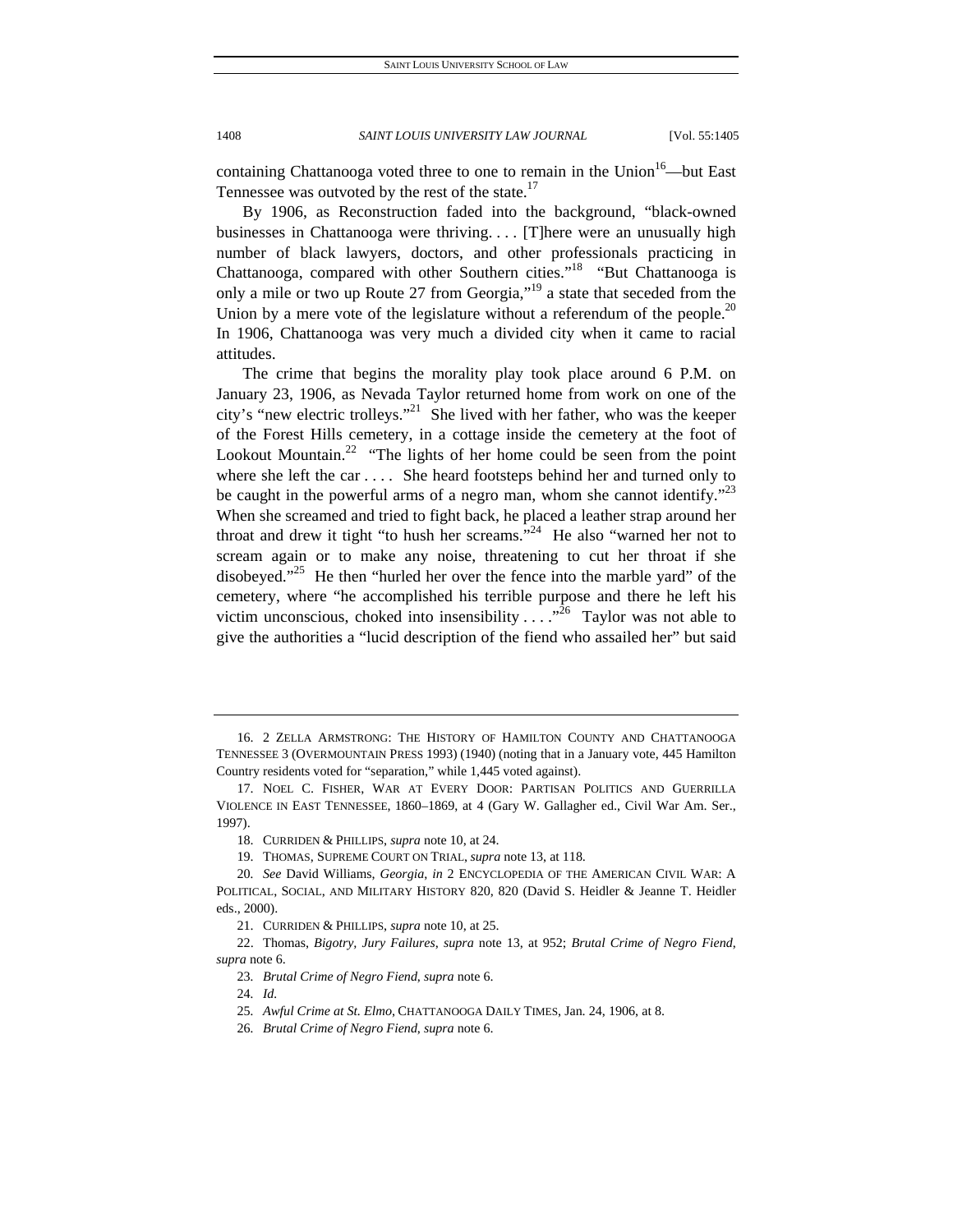that "her impression of him was that he was a black negro about her own height  $\ldots$  .  $^{37}$ 

Even before an arrest was made, there were predictions of mob violence. The *Chattanooga Daily Times* was a moderate newspaper in a Republican part of a border state, a paper that supported "liberal political and social ideals as well as equal rights and equal treatment for black people."<sup>28</sup> Yet the *Chattanooga Daily Times* predicted, without criticism, that the perpetrator would be lynched when caught:

 It was acknowledged by everybody, including officers of the law, that no power could save the criminal from summary vengeance in case he should be caught. The humor of the citizens . . . was one of quiet determination to deal punishment to the negro which would be a warning to others of his stamp to abandon the present tendency toward outlawry in this community. Neither is there any likelihood of any dying out of public sentiment along these lines. The crime was so horrible in every particular and the victim so popular in her neighborhood that any mention of the affair, it is stated, will stir up the wrath of the citizens for weeks and months to come.<sup>2</sup>

This, then, was the hostile, poisonous atmosphere that existed when Ed Johnson was arrested. Would the authorities be able to protect him? The answer, surprisingly, is that the sheriff, who had been a captain in the Confederate Army, was instrumental in protecting him from mob violence as he awaited trial.

## ACT TWO: MOB IS DISPELLED

Ed Johnson was arrested on January 25, two days after the rape.<sup>30</sup> A laborer, he had most recently worked on the St. Elmo church, which would make him familiar with the area where Taylor was raped; the *Chattanooga Daily Times* described him as a "hanger on at various saloons in South Chattanooga."<sup>31</sup> That evening, it was overcast, windy, and barely above freezing<sup>32</sup> when a mob of "more than 3,000 men" gathered ominously around the county jail.<sup>33</sup> The leader was "a man fresh from some mill with a face

<sup>27</sup>*. Awful Crime at St. Elmo*, *supra* note 25.

 <sup>28.</sup> CURRIDEN & PHILLIPS, *supra* note 10, at 36.

<sup>29</sup>*. Feeling at High Pitch*, CHATTANOOGA DAILY TIMES, Jan. 25, 1906, at 3.

<sup>30</sup>*. Law and Order Victorious over Overwhelming Odds*, CHATTANOOGA DAILY TIMES, Jan. 26, 1906, at 1.

<sup>31</sup>*. Id.*

<sup>32</sup>*. The Weather*, CHATTANOOGA DAILY TIMES, Jan. 26, 1906, at 10.

<sup>33</sup>*. A Fierce and Frenzied Mob Foiled by Brave and Determined Officers*, CHATTANOOGA NEWS, Jan. 26, 1906, at 1 [hereinafter *Fierce and Frenzied*]. The *Chattanooga Daily Times* put the size of the mob between 500 and 1,500 men. *Law and Order Victorious over Overwhelming Odds*, *supra* note 30.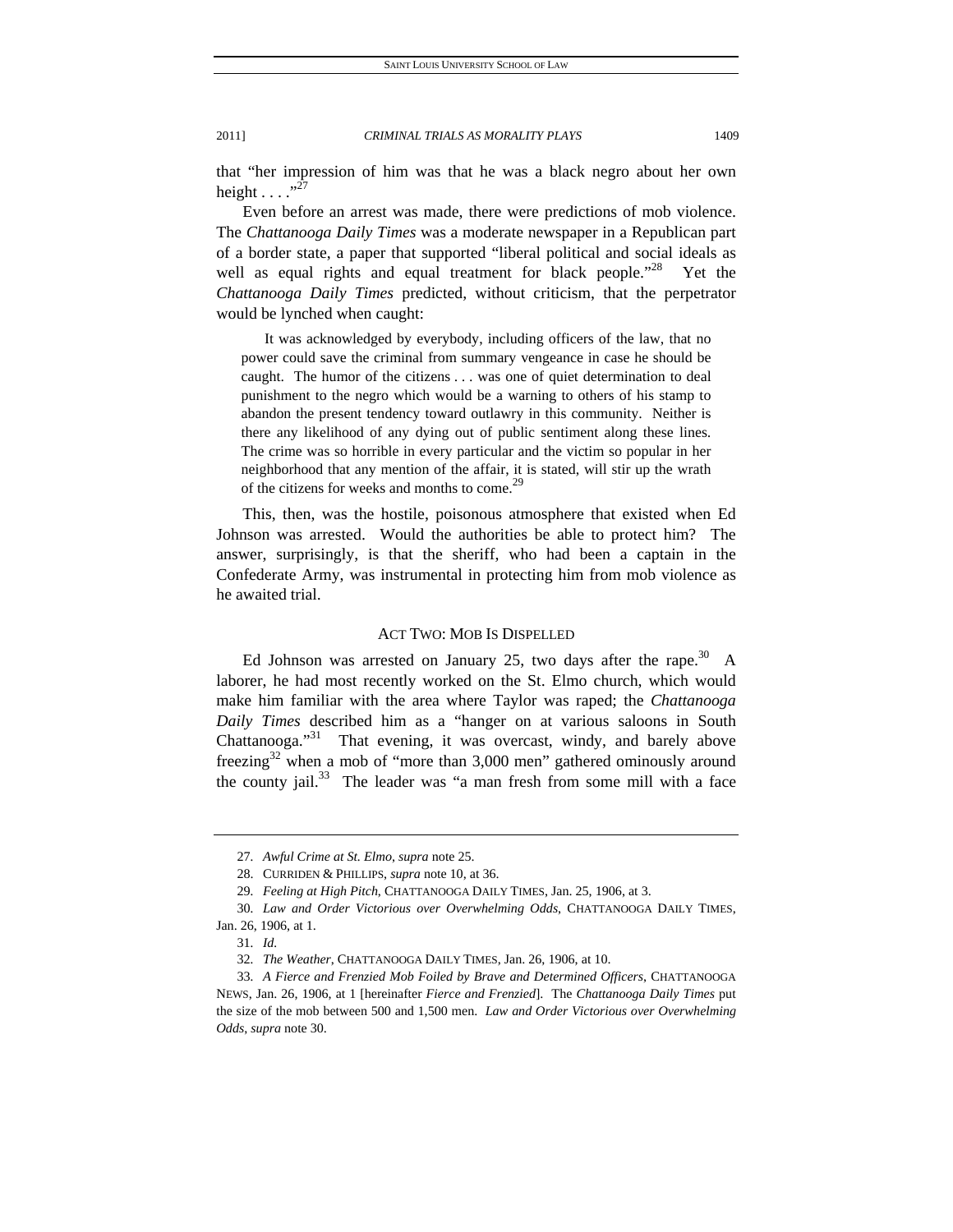begrimed with soot and dirt . . . ."34 As the *Chattanooga Daily Times* put it the next morning, the mob was "[f]ierce in its determination to wreak vengeance upon some negro, and not caring to any great extent what one  $\dots$  ...<sup>35</sup>

While the mob gathered, Circuit Judge Samuel D. McReynolds asked Tennessee's governor to call out the National Guard "to aid in suppressing the riot and restoring order."<sup>36</sup> One of the jailers told the mob that Johnson was not in the jail, but the mob did not believe him and stormed the brick structure. $37$  Some fired their guns; others threw stones or bricks, but the mob was stopped by the big iron door and by "determined" deputies who stood their ground despite the guns pointed at them.<sup>38</sup> When the mob threatened to kill the deputies, one said if "any person tried to pass through the door, it would be over his dead body."<sup>39</sup> These deputies, "for three long hours gave unmistakable evidence of nerve, [and] stood there immovable. $140$  According to the *Chattanooga News*, "[t]oo great praise for their bravery in a time of great trial can not be given the deputies" who defended the jail. $41$ 

In the midst of the mob attacks, Judge McReynolds arrived at the jail and, after finally getting the mob's attention, sought to persuade them to disperse by telling them that Johnson was not on the premises:

He has been sent away to Knoxville. You might search the jail all night and you would not find him. I appeal to you as a friend, and I am sure you are all friends of mine, to quietly disperse to your homes and refrain from violence. The accused rapist is not here—he is in Knoxville. $^{42}$ 

The judge was telling the truth, or at least the relevant truth. As soon as suspicion had settled on Ed Johnson, a "hurried conversation between the sheriff, Judge McReynolds and Attorney General Whittaker" produced agreement that Johnson "must be spirited out of town" by Sheriff Shipp and, thus, "taken beyond the reach of possible mob violence." $\frac{3}{43}$  But the judge lied when he said Johnson was in Knoxville. Instead, he was at a jail in Nashville.<sup>44</sup> The Knoxville story intended to mislead in case a mob might form in Knoxville.

35*. Id.*

<sup>34</sup>*. Law and Order Victorious over Overwhelming Odds*, *supra* note 30.

<sup>36</sup>*. Id.*; *see also* CURRIDEN & PHILLIPS, *supra* note 10, at 40.

<sup>37</sup>*. Fierce and Frenzied*, *supra* note 33.

<sup>38</sup>*. Id.*

<sup>39</sup>*. Law and Order Victorious over Overwhelming Odds*, *supra* note 30.

<sup>40</sup>*. Id.*

<sup>41</sup>*. Fierce and Frenzied*, *supra* note 33.

<sup>42</sup>*. Law and Order Victorious over Overwhelming Odds*, *supra* note 30.

<sup>44</sup>*. Wheels of Justice Turn Fast in St. Elmo Assault Case*, CHATTANOOGA SUNDAY TIMES,

Jan. 28, 1906, at 10 [hereinafter *Wheels of Justice Turn Fast*].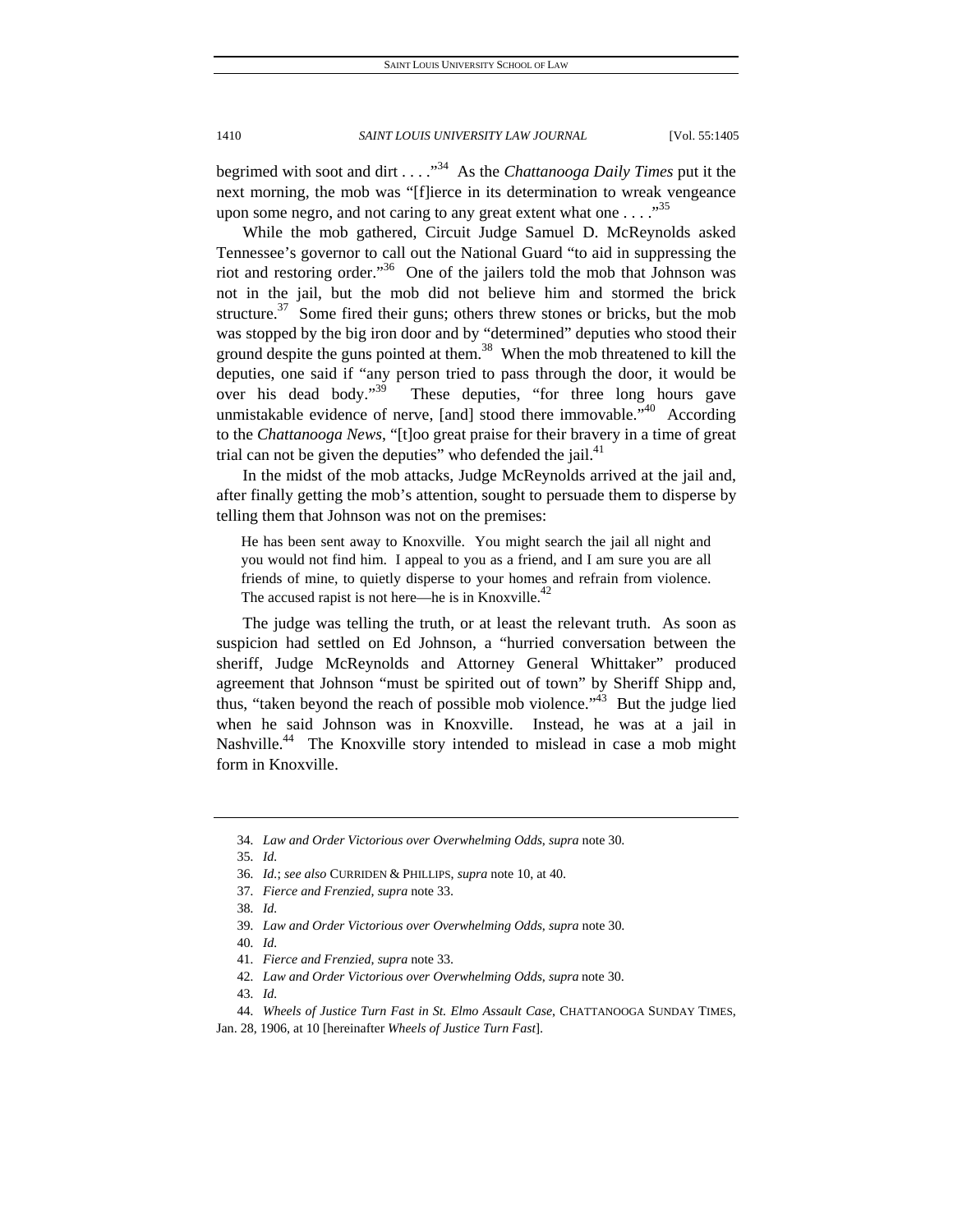The mob greeted the judge's announcement with "jeers and insulting epithets," and "the crowd again became uncontrollable."<sup>45</sup> The judge responded with a creative proposal: the mob could appoint three men to accompany the judge and the jailers into the jail to search for Ed Johnson.<sup>46</sup> The mob counter-offered that ten men should accompany the jailers, and the judge agreed.<sup>47</sup>

The arrival of a "large detachment of police" allowed the authorities to "clear the lobby" of the jail, so that the mob's "committee" could search for Johnson.<sup>48</sup> When the men reached the "negro department," the "inmates were found to be in a state of most abject terror. They were nearly all on their knees praying with upturned, ashen faces, and gave every evidence that they believed their hour had come."49 Ed Johnson was not to be found. "The obstreperous members of the committee were disarmed and locked up, fear being entertained as to their possible action."<sup>50</sup>

But there was still the problem of dispensing a mob of perhaps one thousand men. The police made a "heroic effort to clear the street," but it proved "to be beyond their power."<sup>51</sup> At this point, "a combined detachment of [National Guard] artillery and infantry, all equipped with rifles" arrived on the scene.<sup>52</sup> "Sullenly and slowly the mob began to back away down the street and at about 10:50 the danger point was past."<sup>53</sup>

The "county jail save for its solid brick walls was a wreck, everything breakable having been broken . . . ."54 Sledge hammers and a long, hollow, heavy steel post had been used to reduce some of the wooden doors to "mere heaps of splinters."<sup>55</sup> The jail's steel front door frame and part of the adjoining brick wall "had been knocked in."<sup>56</sup> "Details of the National [G]uard were stationed at the jail and at various points in the city after the mob had dispersed, with orders to patrol the city during the night."<sup>57</sup>

- 
- 50*. Law and Order Victorious over Overwhelming Odds*, *supra* note 30.

55*. Id.*

<sup>45</sup>*. Law and Order Victorious over Overwhelming Odds*, *supra* note 30.

<sup>46</sup>*. Id.*

<sup>47</sup>*. Id.*

<sup>48</sup>*. Id.* 49*. Id.*

<sup>51</sup>*. Id.*

<sup>52</sup>*. Id.*

<sup>53</sup>*. Id.*

<sup>54</sup>*. Fierce and Frenzied*, *supra* note 33.

<sup>56</sup>*. Law and Order Victorious over Overwhelming Odds*, *supra* note 30.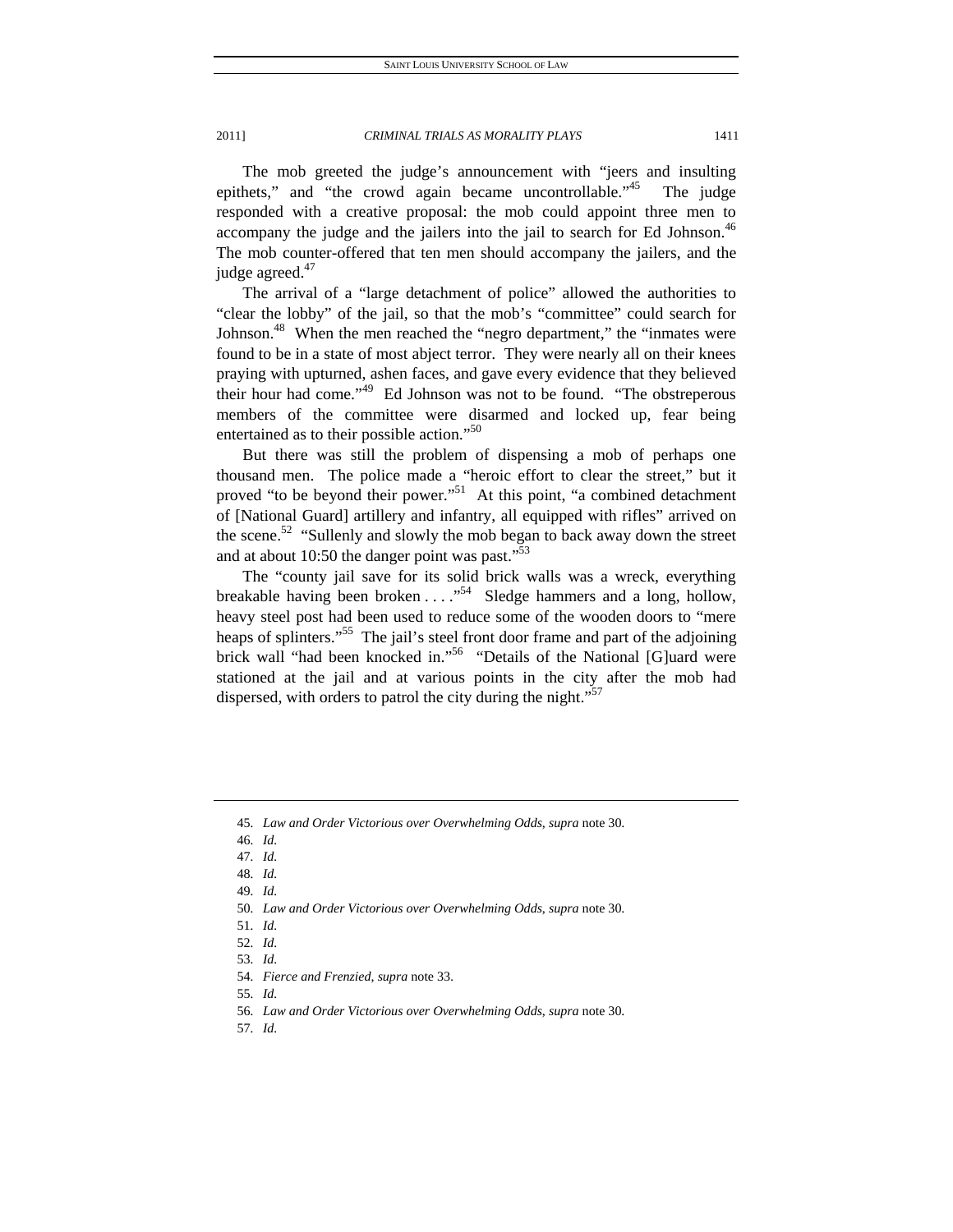Sheriff Joseph F. Shipp enlisted in the Confederate Army as a private when he was seventeen years old and rose to the rank of a captain.<sup>58</sup> He was wounded three times while serving in the Fourth Georgia Regiment as a boy.<sup>59</sup> Reflecting on his efforts to save Johnson from the mob, Shipp said, "I have heard that the fact of my having taken away the negro Johnson, in order to save him from Thursday night's mob, would cost me a defeat in my race for reelection."<sup>60</sup> But he said he had taken "an oath to enforce the law" and that if he had not taken Johnson to Nashville, "no one knows how many negro prisoners, innocent and guilty, would have been hanged without authority."<sup>61</sup> Shipp devoted all his energies to capturing Johnson but said that "[a]fter [Johnson] was in my hands as a defenseless prisoner I was as energetic to save him from violence at the hands of a mob as I had been to detect and capture him." $62$ 

Sheriff Shipp arranged for Nevada Taylor and her brother to take the train from Chattanooga to Nashville two days later, a Friday.<sup>63</sup> At the jail, Johnson and a suspect named James Broaden were brought into a room where Taylor "closely scrutinized" them for fifteen minutes before "they were taken away."<sup>64</sup> When Shipp asked "whether either of the two was the guilty party," she said that "[f]rom that negro's general figure, height and size; from his voice, as I can distinctly remember it; from his manner of movement and action, and from the clothing he wears," Johnson "was like the man as she remembered him."<sup>65</sup> She concluded her identification with words that would become hauntingly familiar before Ed Johnson is murdered: "it is my best knowledge and belief" that Johnson was the man who raped her.<sup>66</sup>

Today, the weakness of eyewitness identification is well known.<sup>67</sup> We will never know whether Sheriff Shipp recognized the tepid nature of Taylor's identification. One of the city's newspapers, which undoubtedly wanted very

62*. Id.*

66*. Id.*

 67. For my thoughts on the myriad problems with eyewitness identification, see George C. Thomas III, *The Criminal Procedure Road Not Taken: Due Process and the Protection of Innocence*, 3 OHIO ST. J. CRIM. L. 169 (2005); George C. Thomas III, *Two Windows into Innocence*, 7 OHIO ST. J. CRIM. L. 575 (2010).

 <sup>58.</sup> CURRIDEN & PHILLIPS, *supra* note 10, at 28. He enlisted at age sixteen but that enlistment ended when Confederate officials discovered that he had run away from home and did not have his parents' permission to enlist. *Id.*

<sup>59</sup>*. Id.*

<sup>60</sup>*. Wheels of Justice Turn Fast*, *supra* note 44.

<sup>61</sup>*. Id.*

<sup>63</sup>*. Id.*

<sup>64</sup>*. Id.* Broaden was the first suspect arrested for the crime and was, for a time, considered a better suspect than Johnson. *See Grand Jury Indicts Ed Jonhson* [sic] *Today*, CHATTANOOGA NEWS, Jan. 27, 1906, at 5.

<sup>65</sup>*. Wheels of Justice Turn Fast*, *supra* note 44.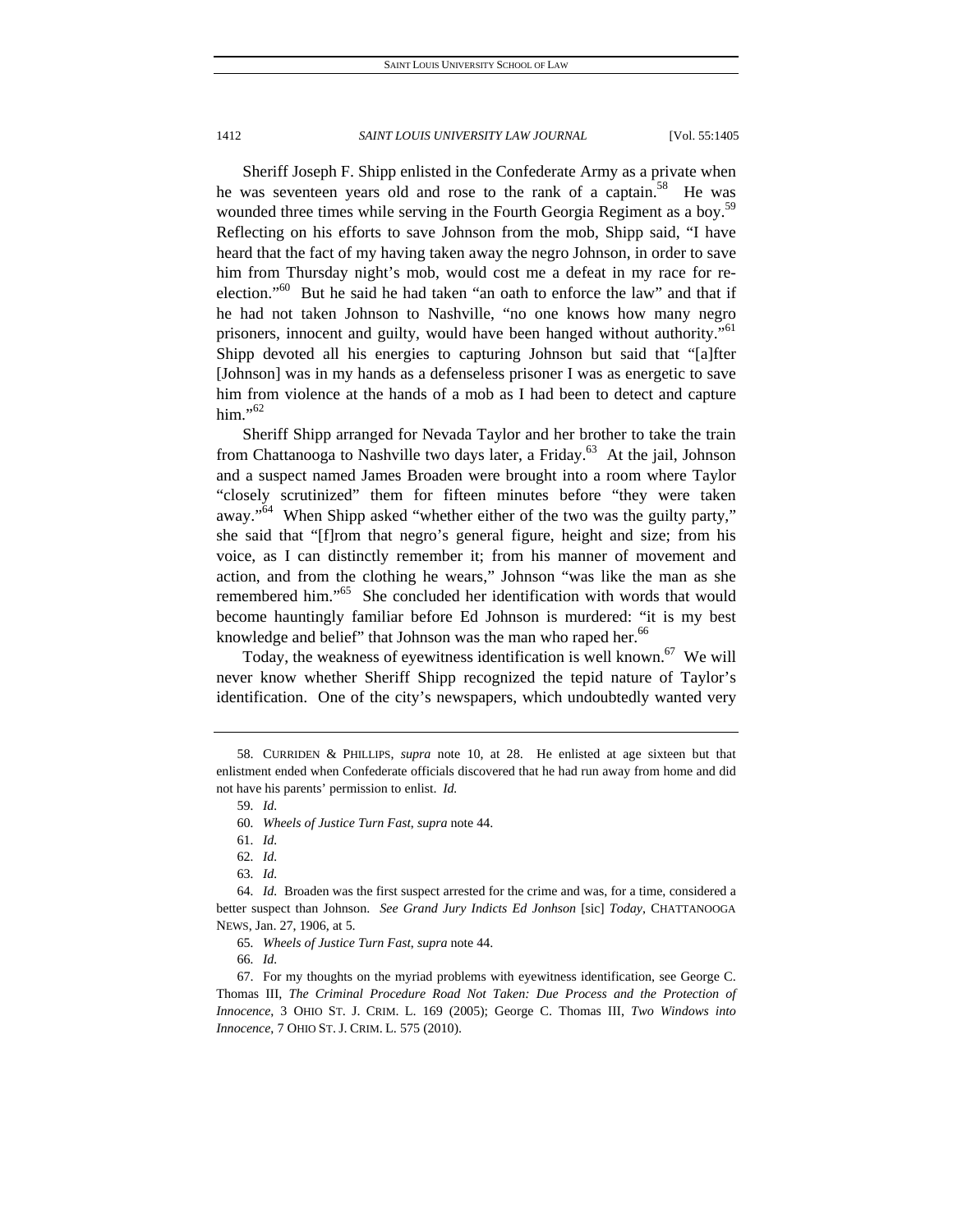much to report that the rapist had been captured, described her original identification of Johnson as "almost positive."<sup>68</sup> We do not know whether Taylor saw her attacker's face because the newspapers did not publish any details about how the rape was accomplished. She said that the assailant attacked her from behind, but once he had the strap around her throat, he could have turned her to face him before raping her. In any event, Taylor's identification at the jail in Nashville mentioned nothing about his facial features and was limited to his clothing, general figure and size, voice, and "manner of movement and action."<sup>69</sup> What was distinctive about his "manner" of movement and action" was not identified in the news accounts.70 And the conclusion that it was her "best knowledge and belief" signals at least some uncertainty.<sup>71</sup> Perhaps also indicating uncertainty, she said "to different parties" that she wanted Johnson to "be given a trial and if hanged that it be done legally."<sup>72</sup> She told Sheriff Shipp that she was glad both suspects had been taken away before the mob attacked the jail "because she did not want an innocent man's blood shed on her account."<sup>73</sup>

Shipp immediately telegraphed Judge McReynolds from Nashville: "Nevada Taylor has identified suspect."<sup>74</sup> The judge convened a grand jury on a Saturday; it indicted Johnson in just under two hours.<sup>75</sup> Five days later, still in the Nashville jail, Ed Johnson released a statement to the *Nashville Banner*  declaring his innocence and giving the names of several people who could provide him an alibi.<sup>76</sup> He said at one point that he had never seen the woman who was brought to the jail. "No, sir, I never done what they charged me with. If there's a God in heaven I'm innocent." $1$ 

So far, we have seen no evidence of racism, malfeasance, or even incompetence among the Chattanooga authorities. The judge, the sheriff, the police department, the National Guard, and the governor all acted to protect not only the prisoner but also the integrity of the justice process. But changes, some subtle and some not so subtle, began to appear as the trial approached.

<sup>68</sup>*. Wheels of Justice Turn Fast*, *supra* note 44.

<sup>69</sup>*. Id.*

<sup>70</sup>*. Id.*

<sup>71</sup>*. Id.*

<sup>72</sup>*. Id.*

<sup>73</sup>*. Wheels of Justice Turn Fast*, *supra* note 44.

 <sup>74.</sup> CURRIDEN & PHILLIPS, *supra* note 10, at 55.

<sup>75</sup>*. Wheels of Justice Turn Fast*, *supra* note 44.

<sup>76</sup>*. Says He Is Not Guilty*, CHATTANOOGA DAILY TIMES, Feb. 2, 1906, at 2.

<sup>77</sup>*. Id.*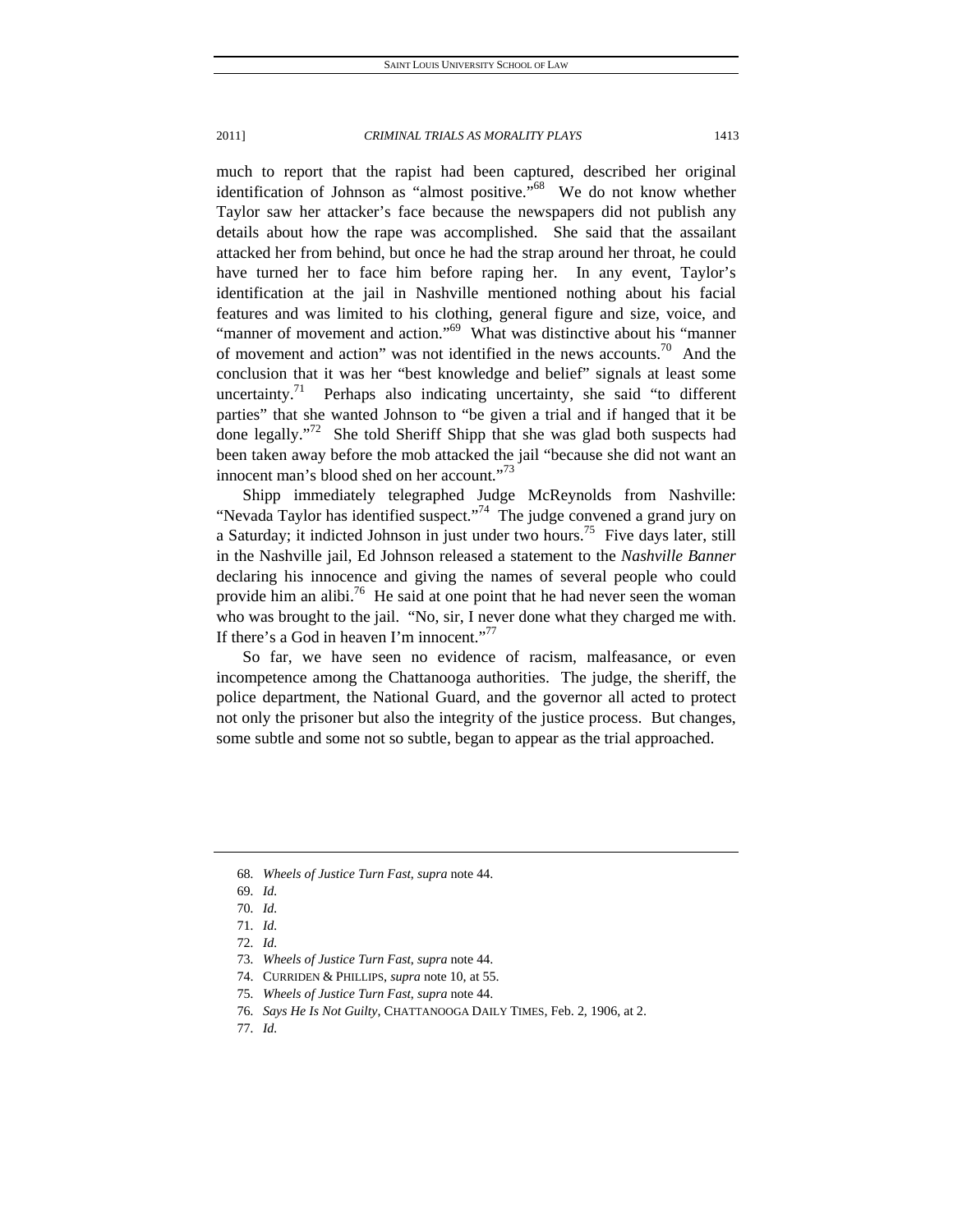## ACT THREE: TRIAL

A quarter-century later, an Alabama trial judge appointed the entire county bar to represent nine Scottsboro rape defendants.<sup>78</sup> The United States Supreme Court characterized this appointment as "little more than an expansive gesture, imposing no substantial or definite obligation upon any one<sup> $79$ </sup> and held that the judge had failed to provide the defendants with due process of law.<sup>80</sup> By contrast, Judge McReynolds bent over backwards to be fair to Ed Johnson. The disadvantages to any defense lawyer who accepted appointment were obvious.81 McReynolds first appointed Robert Cameron, a young lawyer who had never handled a criminal case and whose only trial experience involved simple divorces and real estate disputes. $82$  Cameron accepted the appointment "with great reluctance," agreeing "to do the best he could under the circumstances."83

The judge mulled over the choice of a second lawyer until Lewis Shepherd, "a former [circuit-court] judge" and "possibly the most prominent member of the local bar," told McReynolds that "[t]his is a very important case. . . . You need to have one of the older members of the criminal bar involved."<sup>84</sup> McReynolds asked Shepherd if he would work with Cameron.<sup>85</sup> Shepherd agreed on the condition that the judge persuade another seasoned lawyer, W.G.M. Thomas, to join the defense team.<sup>86</sup>

Thomas, a graduate of Vanderbilt University School of Law, was a very successful civil practitioner and was "shocked" that the judge would appoint him in a criminal case.<sup>87</sup> The judge "was unmoved," pointing out that he had the authority to appoint any lawyer to represent an indigent defendant and he was doing so.<sup>88</sup> He also told Cameron and Thomas that Lewis Shepherd, who "knew criminal-law procedures better than any attorney or judge in Chattanooga," would be part of their team.<sup>89</sup> But, they would have only a week to prepare their case.  $90^\circ$ 

Thomas soon made public his reluctance to accept appointment to represent Johnson. On the Friday before jury selection was to begin on

- 84. CURRIDEN & PHILLIPS, *supra* note 10, at 61–62.
- 85*. Id.* at 62.
- 86*. Id.*
- 87*. Id.* at 62–63.
- 88*. Id.* at 63.
- 89. CURRIDEN & PHILLIPS, *supra* note 10, at 63.
- 90*. Id.*

 <sup>78.</sup> Powell v. Alabama, 287 U.S. 45, 49 (1932).

<sup>79</sup>*. Id.* at 56.

<sup>80</sup>*. Id.* at 71.

 <sup>81.</sup> CURRIDEN & PHILLIPS, *supra* note 10, at 60.

<sup>82</sup>*. Id.*

<sup>83</sup>*. Wheels of Justice Turn Fast*, *supra* note 44.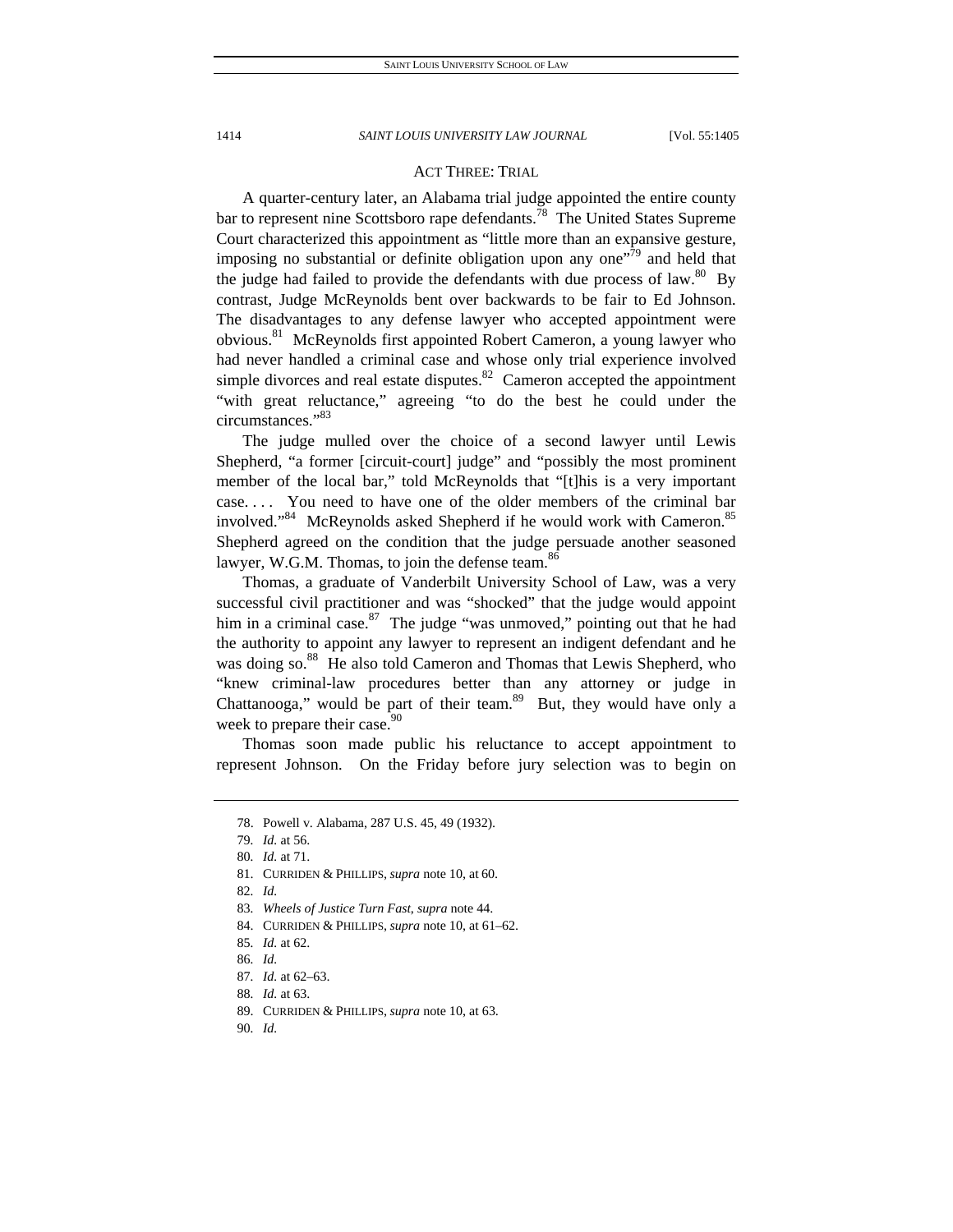Monday, he released a statement to the press that sought to explain that the defense team was "obeying the hard appointment of Judge McReynolds."<sup>91</sup> He declared, "[Johnson had been] accused of committing the most awful crime capable of being imagined by the human mind. I would avoid the task if I could honorably do so. I didn't want it. I didn't ask it."<sup>92</sup> Noting the constitutional right to a lawyer, he pointed out that Judge McReynolds had the duty "to select some lawyers from the Chattanooga bar, and his lot has fallen on me, and I shall not dodge or shirk the hard duty thus imposed."<sup>93</sup> He concluded, "I am not a criminal lawyer. I have never sought a criminal

practice. . . . What I am trying to do in this case is conscientiously, and as thoroughly as I know how to find out whether the accused man is guilty or innocent."94

As Thomas was trying to distance himself from his client, it also seems that Judge McReynolds began to view his job as more than just being a fairminded jurist. Though this is speculation on my part, it appears that he began to think about what would be best for the city, and that would be would be to have a trial in Chattanooga, and to have it quickly. There was always the risk of another mob attack and the sooner the crime was avenged, the better.<sup>95</sup> What we know for certain is that the defense did not request a change of venue, 96 and we can be pretty sure that a different venue would have been beneficial to Johnson. We will never know whether the failure to make the motion was because the defense lawyers felt it was good for the city or because Judge McReynolds publicly "expressed the opinion that he himself will try the negro brute in Hamilton county court house," as he was quoted in the *Chattanooga News*. 97 McReynolds later denied discouraging "outside of my court room" a change of venue motion, a comment that was perhaps directed at the *News*. 98

We also know that the grand jury indicted Johnson on January 27, and his trial began ten days later, a week and one day after McReynolds appointed Shepherd and Thomas to join Cameron in defending Johnson.<sup>99</sup> No transcript exists of the trial because the Hamilton County courthouse burned after being

96*. Will Hold Trial Here*, CHATTANOOGA NEWS, Jan. 29, 1906, at 2.

97*. Id.*

98*. Johnson May Appeal to U. S. Supreme Court*, CHATTANOOGA SUNDAY TIMES, Mar. 11, 1906, at 1.

<sup>91</sup>*. Court Will Do Its Part*, CHATTANOOGA NEWS, Feb. 2, 1906, at 6.

<sup>92</sup>*. Id.*

<sup>93</sup>*. Id.*

<sup>94</sup>*. Id.*

<sup>95</sup>*. Id.*

<sup>99</sup>*. See Grand Jury Indicts Ed Jonhson* [sic] *Today*, *supra* note 64; *Johnson's Trial Is Progressing Rapidly*, CHATTANOOGA NEWS, Feb. 6, 1906, at 10.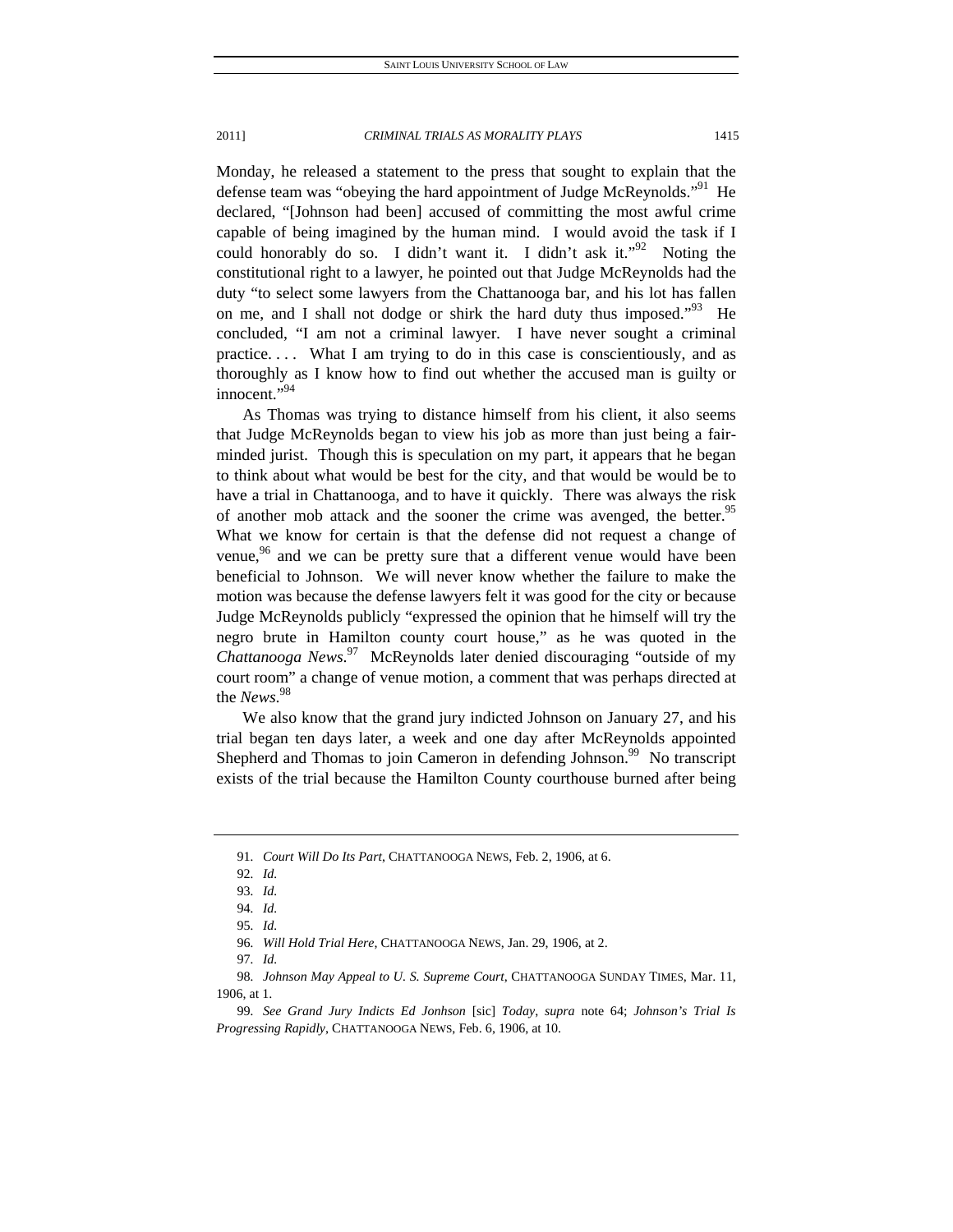struck by lightening in 1910.<sup>100</sup> The facts about the trial that follow are drawn from newspaper accounts or from the Curriden and Phillips book.

The State presented one witness who testified that he saw the defendant in the vicinity of the rape at roughly the right time, but his testimony was undermined by Cameron's "decidedly searching" cross-examination.<sup>101</sup> The line of questions suggested that he had told a different story before he learned that there was a reward for information leading to the arrest of the rapist.<sup>102</sup> Thus, the State's case was built almost exclusively on the victim's identification of Ed Johnson as the man who raped her. But Taylor's identification was never completely positive. When Taylor was "asked to look at Ed Johnson as he sat trembling, listening to the tragic story, she said she 'believed he was the man.'"103 Thomas approached the cross-examination of Taylor delicately; he "prefaced his first question with a reminder to the witness that it was painful to him to ask her even one question."<sup>104</sup> When he asked her whether Ed Johnson was the man who raped her, she repeated her testimony that "she 'believed' Johnson to be the guilty man."<sup>105</sup>

Johnson testified as the first defense witness, asserting "his innocence in strong terms" and setting out an alibi in detail. $106$  The alibi, that Johnson was drinking from 4:30 in the afternoon until 10:00 at the prophetically-named Last Chance Saloon, was substantiated by at least seven witnesses.<sup>107</sup> According to the *Chattanooga News*, all but one of the witnesses "were colored and habitues of the Last Chance saloon."108 The *Times* described three of the alibi witnesses as white, $109$  but both newspapers reported that the alibi testimony had gaps of time that would have permitted Johnson to leave the bar for "a half-hour or more." $110$ 

Yet the defense must have been stronger than the newspapers implied, or perhaps, Taylor's testimony was even weaker when witnessed in the court room than it appeared from the news stories. A remarkable spectacle occurred near the end of the trial. There was an "air of oppressive solemnity" in the courtroom, and the "nerves of every man in the court room were at high

<sup>100</sup>*. History of the County Courthouse*, HAMILTON CNTY. TENN., http://www.hamilton tn.gov/courthouse/Default.aspx (last visited June 12, 2011).

<sup>101</sup>*. Law Taking Its Course in Case of Ed Johnson*, CHATTANOOGA DAILY TIMES, Feb. 7, 1906, at 5.

<sup>102</sup>*. Id.*

<sup>103</sup>*. Id.*

<sup>104</sup>*. Id.*

<sup>105</sup>*. Id.*

<sup>106</sup>*. Law Taking Its Course in Case of Ed Johnson*, *supra* note 101.

<sup>107</sup>*. Johnson Trial Hinges on Alibi for Defendant*, CHATTANOOGA NEWS, Feb. 7, 1906, at 10.

<sup>108</sup>*. Id.*

<sup>109</sup>*. Law Taking Its Course in Case of Ed Johnson*, *supra* note 101.

<sup>110</sup>*. Id.*; *see also Johnson Trial Hinges on Alibi for Defendant*, *supra* note 107.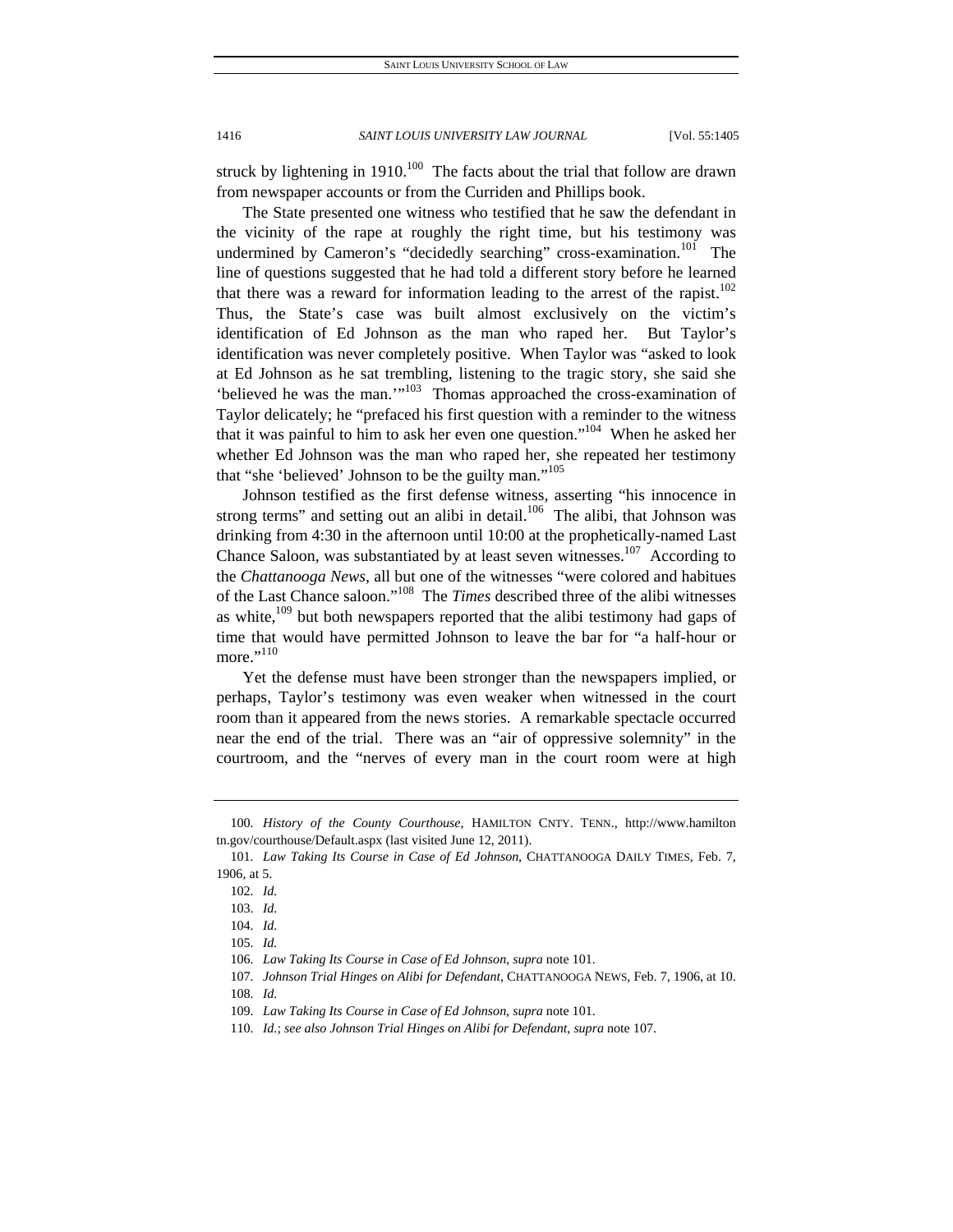tension."111 When a witness was leaving the stand, one of the jurors, an architect named C.E. Bearden, "threw his hands above his head, exclaiming, 'I can't stand it. I can't stand it.'"<sup>112</sup> As court personnel and other jury members "went to his assistance," Bearden "sat with his face working, his eyes streaming tears, so strained were his nerves after the harassing events of the trial, which has lasted two long days and is now on the third."<sup>113</sup>

The jury was led "away from the court room for a brief space of time."<sup>114</sup> When it returned, "Mr. Bearden was more composed."<sup>115</sup> Another member of the jury, J.L. Wrenn, then asked the judge to have Taylor "recalled to the stand"<sup>116</sup> and to have Johnson placed before her so that "the jury could look at them both."<sup>117</sup> Remarkably, the judge agreed, and the defendant was ordered to stand before Taylor as the jury watched with rapt attention. "Johnson's eyes shifted from side to side as Miss Taylor looked at him."<sup>118</sup> Juror Wrenn asked, "Miss Taylor, can you state positively that this negro is the one who assaulted you?"<sup>119</sup> She responded: "I will not swear that he is the man, but I believe he is the negro who assaulted me."<sup>120</sup>

Bearden then "became more and more nervous and began to weep, and almost rising to his feet, cried, 'Miss Taylor, as God sees you, can you say that that is the negro, the right negro?'" $121$  The other jurors sought to console Bearden.<sup>122</sup> "Miss Taylor looked the jury full in the face, gathered her composure, which was beginning to show traces of disturbance . . . and said: 'Listen to me: I would not take the life of an innocent man. But before God, I believe that is the guilty negro." $123$  Nevada Taylor then

raised her right hand toward heaven in the attitude of assuming an oath, her tears came, her voice quivered and she was led trembling from the witness stand.

<sup>111</sup>*. Dramatic Incidents at Johnson's Trial*, CHATTANOOGA NEWS, Feb. 8, 1906, at 10.

<sup>112</sup>*. Id.*

<sup>113</sup>*. Id.*

<sup>114</sup>*. Id.*

<sup>115</sup>*. Id.*

<sup>116</sup>*. Ed Johnson Jury Stands 8 to 4 for Conviction*, CHATTANOOGA DAILY TIMES, Feb. 9, 1906, at 5.

<sup>117</sup>*. Dramatic Incidents at Johnson's Trial*, *supra* note 111.

<sup>118</sup>*. Id.*

<sup>119</sup>*. Id.*

<sup>120</sup>*. Id.*

<sup>121</sup>*. Id.*

<sup>122</sup>*. Dramatic Incidents at Johnson's Trial*, *supra* note 111.

<sup>123</sup>*. Ed Johnson Jury Stands 8 to 4 for Conviction*, *supra* note 116.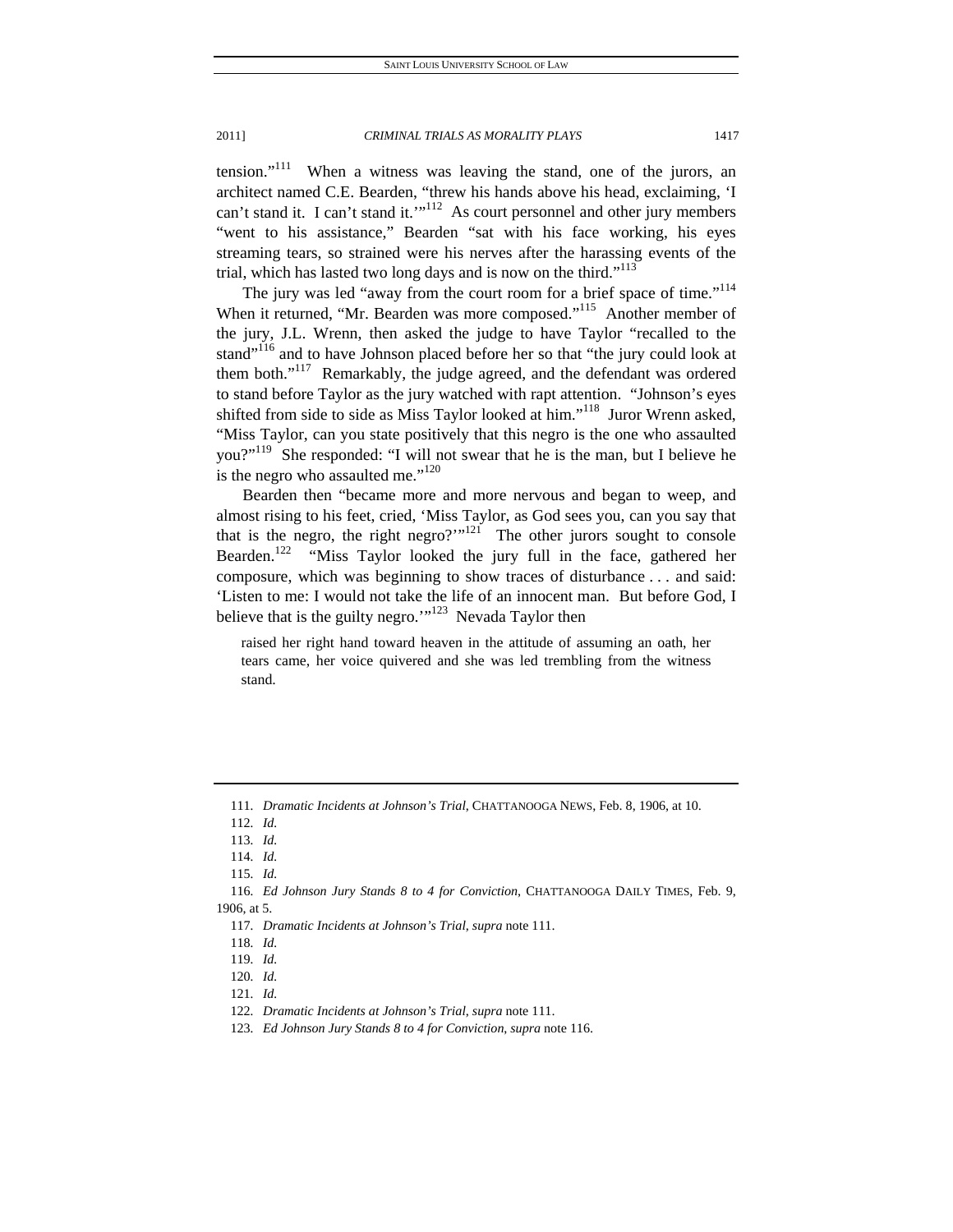The effect was electrical. One of the jurors collapsed from his emotion and leaned forward in his chair choking with sobs. Attorneys on both sides were speechless. Evidences of weeping were heard on every side.<sup>124</sup>

The judge and the lawyers "leaned forward or stood in their places watching this scene, which in their memory had never had a precedent in the criminal court room of Hamilton county."125

This is not evidence of evil, of a white Southern jury callously convicting a black man without regard to probable guilt. This is, instead, evidence of a jury angered by a violent crime, filled with sympathy for the victim, but searching for proof that the man whose fate they held in their hands was guilty. The defense lawyers sought to build on juror skepticism with effective and, in one case, brilliant closing arguments. Lewis Shepherd, the former judge, accused Judge McReynolds of making rulings "biased in favor of the state."<sup>126</sup> Then, for an hour, he "delivered a most impassioned plea to the jury in behalf of the negro."<sup>127</sup> The young lawyer, Cameron, "excoriated" the witness who said he saw Johnson near the scene of the crime, denouncing him as a "liar" and "perjurer."<sup>128</sup> But the final closing argument, by Thomas, was the finest. The *Chattanooga Daily Times* described it as "a most remarkable plea" that his client was innocent:

Were I not convinced of the absolute innocence of that negro sitting over there I would be there silent in my chair or over on the other side aiding the attorney-general to fasten the guilt upon him. Log chains couldn't pull me and make me stand before twelve men of my home and say a word for that man if I did not believe in his innocence. . . .

. . . In the face of twelve good men from my own home . . . I could not stand here and ask the acquittal of a man I believed to be guilty.... I could not be so false to the womanhood dear to me and to the mothers, wives and sisters dear to you, as to stand here and ask you to acquit this man if there were any reasonable certainty of his guilt. $129$ 

The prosecutor pleaded "for the womanhood and girlhood of the country and rebuked the defense for asking the jury to believe the perjured testimony of a lot of 'thugs, thieves and sots—the off-scourings of hell.'"130 Unspoken, but

. . . .

<sup>124</sup>*. Id.*

<sup>125</sup>*. Dramatic Incidents at Johnson's Trial*, *supra* note 111.

<sup>126</sup>*. Ed Johnson Jury Stands 8 to 4 for Conviction*, *supra* note 116.

<sup>127</sup>*. Id.*

<sup>128</sup>*. Id.*

<sup>129</sup>*. Id.*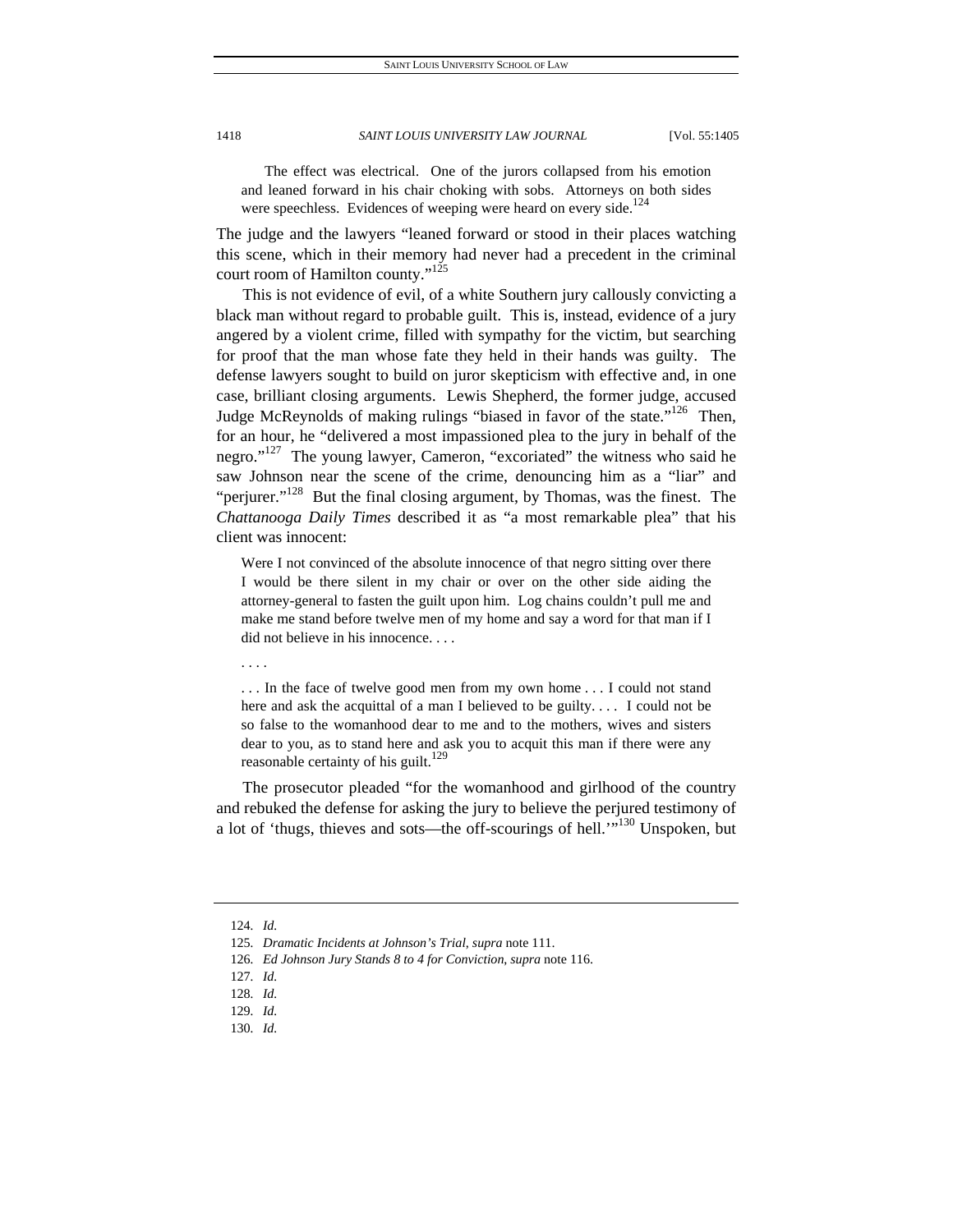hanging like the oppressive, foul winter air of Chatanooga,  $131$  was the fact that most of the defense alibi witnesses were black.<sup>132</sup>

"Judge McReynolds began charging the jury at 5:28 o'clock" on Thursday afternoon "and twenty minutes later twelve solemn men filed into the jury room to deliberate upon the negro's fate. Shortly after six o'clock it was announced that an immediate agreement could not be reached  $\dots$ ."<sup>133</sup> The jury retired at midnight without reaching a verdict and "it was learned . . . that the jury stood eight for the death sentence to four against."<sup>134</sup> Four white men, one third of the jury, believed that the State had not proved its case beyond a reasonable doubt.<sup>135</sup> More significantly, they were willing to act on that belief and hold out for four hours of what must have been extreme pressure from the eight who believed that Johnson was guilty. They must have known that their obstinance would anger their community, as well as their fellow jurors.

But after only a few minutes of deliberation the next morning, the jury unanimously voted guilty.<sup>136</sup> No one knows what moved the four dissenters to change their vote. Curriden and Phillips claim, without citing a single authority, that the judge, sheriff, and prosecutor got together for a bottle of whiskey and were somehow involved in the changed jury vote.<sup>137</sup> And there is always the possibility that the dissenters were paid a visit by the Ku Klux Klan. I think it more likely, however, that pressure from their friends and family moved the dissenters to vote guilty. If this is correct, the judge was partly to blame. Rather than sequester the jurors overnight, he allowed them to go home.<sup>138</sup> I don't know what the rule or norm was in 1906, in Chattanooga, about sequestering juries, but this is a case that called for sequestration.

The pressure on the four who voted not guilty must have been enormous. It was one thing for a lawyer of that day and place to represent a client charged with rape, even a black man charged with raping a white woman. It was quite something else to disbelieve the young, traumatized victim and let the man go free when she said, to the best of her knowledge, that he was the man who had raped her. Where Southern womanhood was involved, there was simply no

<sup>131</sup>*. See Air Pollution: Chattanooga, Tennessee*, WORLD RES. INST., http://archive.wri.org/ page.cfm?id=2790&z=? (last visited June 20, 2011).

<sup>132</sup>*. Johnson Trial Hinges on Alibi for Defendant*, *supra* note 107; *Juror Has To Leave Court*, CHATTANOOGA DAILY TIMES, Feb. 8, 1906, at 5.

<sup>133</sup>*. Ed Johnson Jury Stands 8 to 4 for Conviction*, *supra* note 116.

 <sup>135.</sup> CURRIDEN & PHILLIPS, *supra* note 10, at 118.

<sup>136</sup>*. The Jury Finds Ed Johnson Guilty; He Will Hang for His Fiendish Crime*, CHATTANOOGA NEWS, Feb. 9, 1906, at 1. This story is dated the same as the *Chattanooga Daily Times* story reporting that the jury was deadlocked and dismissed because the *News* was an afternoon newspaper. *See Ed Johnson Jury Stands 8 to 4 for Conviction*, *supra* note 116.

 <sup>137.</sup> CURRIDEN & PHILLIPS, *supra* note 10, at 118.

<sup>138</sup>*. Id.*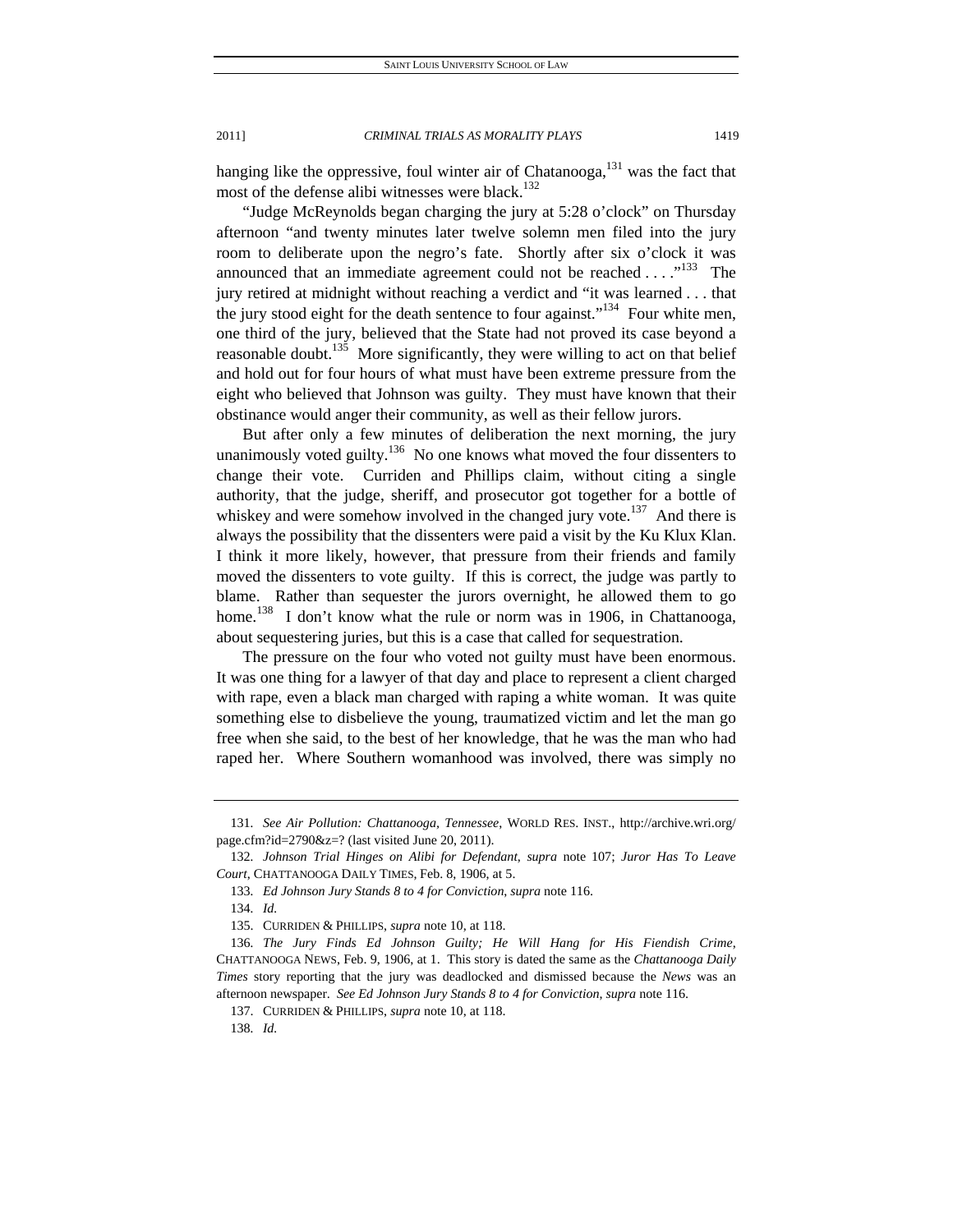room for doubt. Her belief was enough for the community and, ultimately, I think, for the four who initially voted not guilty.

Judge McReynolds predictably sentenced Ed Johnson to hang for the rape of Nevada Taylor, at approximately 3:30 on Friday afternoon after the jury had found him guilty in the morning.<sup>139</sup> He told Johnson "the day of his death and the manner of it," and Johnson in an "embarrassed and slightly excited [manner], said 'Thanks'."<sup>140</sup> The news account speculated that Johnson "thought something was required of him and he could think of nothing else to say."<sup>141</sup>

The glass is half full here. The headline in the *Chattanooga News* the afternoon of the verdict proclaimed: "The Jury Finds Ed Johnson Guilty; He Will Hang for His Fiendish Crime; Given the Full Benefit of Law, a Human Brute Is Convicted. Announcement Calmly Received in Court Room."<sup>142</sup> The headline makes plain that the community had pre-judged Johnson. On the face of that statement how remarkable was it for the jury of white Southern men to challenge the State's case, for the jury to demand more certainty, and for four members initially to vote not guilty? The headline in that morning's *Chattanooga Daily Times*, after all, had been "Ed Johnson Jury Stands 8 to 4 For Conviction." $143$  That, it now seems to me, is the more remarkable headline. The glass is half full here, and the story is far more complicated than that found in today's popular accounts.

But the glass is only half full. After the verdict, the defense lawyers "conferred together in a corner of the courtroom and then returned to announce that they would make a motion for a new trial on next motion day, which will probably be tomorrow."144 But the next day, the day of sentencing, the *News* announced: "No motion for a new trial was made or will be made, and no appeal to a higher tribunal will be made."<sup>145</sup> In the hours before Judge McReynolds sentenced Johnson, the defense lawyers met with three lawyers appointed by the judge, to evaluate their performance and decide whether to seek post-verdict relief.<sup>146</sup> Then they met with Johnson in the jail, obtaining his purported agreement that "they would stand by the decision of Judge McReynolds, into whose hands the final settlement of the case rested."<sup>147</sup> Just

146*. Id.*

<sup>139</sup>*. Ed Johnson Sentenced*, CHATTANOOGA NEWS, Feb. 10, 1906, at 3.

<sup>140</sup>*. Id.*

<sup>141</sup>*. Id.*

<sup>142</sup>*. The Jury Finds Ed Johnson Guilty; He Will Hang for His Fiendish Crime*, *supra* note 136.

<sup>143</sup>*. Ed Johnson Jury Stands 8 to 4 for Conviction*, *supra* note 116.

<sup>144</sup>*. The Jury Finds Ed Johnson Guilty; He Will Hang for His Fiendish Crime*, *supra* note 136.

<sup>145</sup>*. Ed Johnson Sentenced*, *supra* note 139.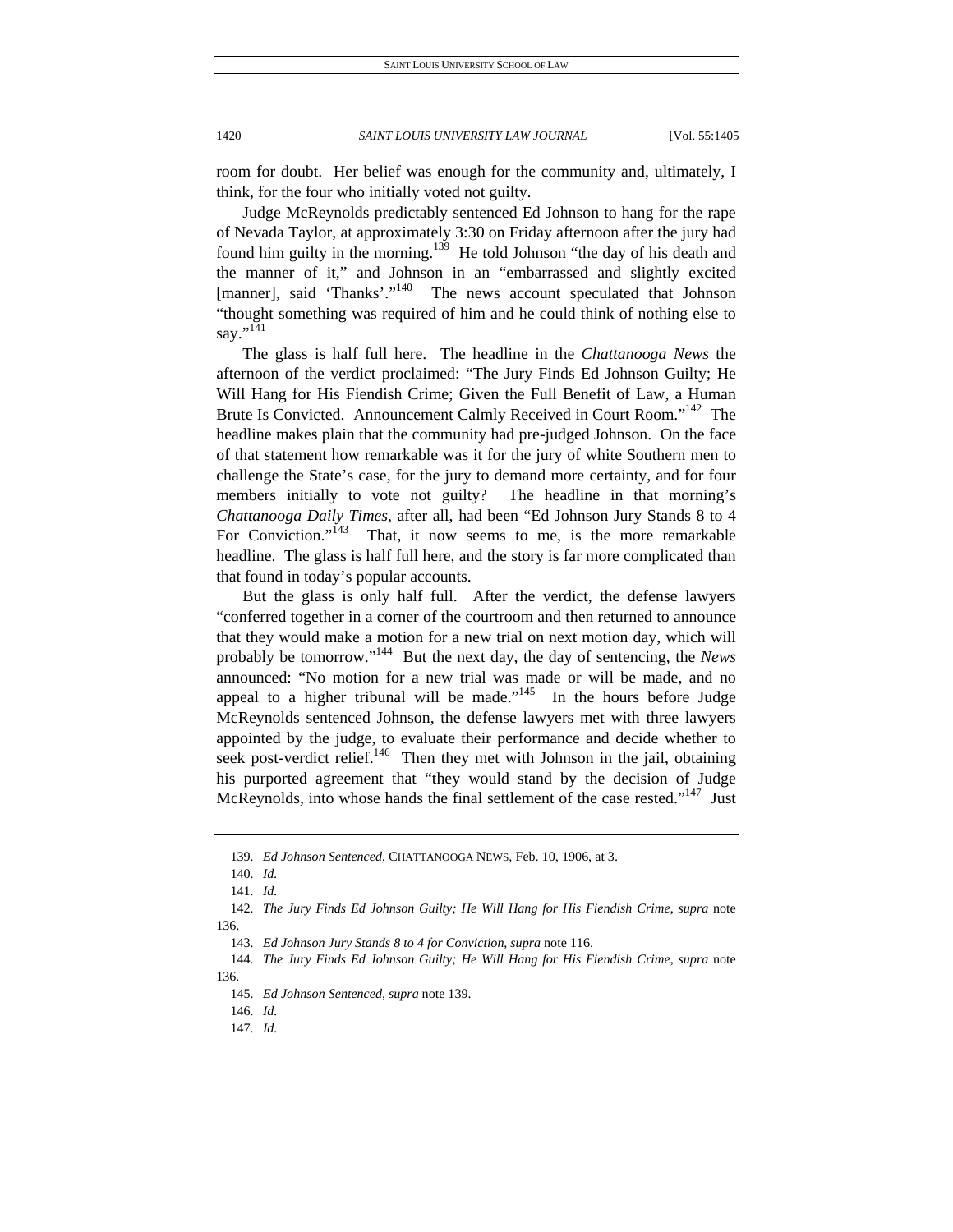prior to sentencing, Thomas stated in open court that it was the judgment of the lawyers who reviewed the case that

Judge Shepherd, Mr. Cameron and I had performed our duty to your honor, to this court, and to this defendant, and that if your honor approved the verdict which the jury has rendered, we ought to acquiesce in the finding and conclusion reached by the twelve men composing that jury.<sup>148</sup>

In sum, the defense lawyers were abandoning Johnson to the gallows with the judge's tacit approval. One imagines they acted out of a host of reasons. They were not being paid for their work, $149$  though that was probably the least of their objections to the assigned task. According to Curriden and Phillips, the community reacted with hostility to the defense lawyers' appointment. One of the best clients of Cameron's law firm withdrew his business; Thomas's secretary quit because she didn't want to work for a man who defended black men who rape white women; and "Thomas's mother refused to cook dinner for him when she learned he was handling the case."<sup>150</sup> One night, vandals threw rocks and broke the windows in Thomas's home, while he was getting ready to go to bed and his elderly mother was already asleep.<sup>151</sup>

I could not verify the specific Curriden and Phillips account of community hostility toward the defense lawyers, but the news stories, and Thomas's statement to the public, demonstrate that the defense lawyers were operating in a hostile environment, one that they surely wished to end sooner rather than later. The reason they gave for abandoning Johnson, of course, was more altruistic. In a statement to "the People of Chattanooga," Thomas said that the three reviewing lawyers, Judge McReynolds, and the three defense lawyers met for an hour and a half just prior to sentencing.<sup>152</sup>

We discussed the recent mob uprising and the state of unrest in the community. It was the judgment of all present that the life of the defendant, *even if the wrong man*, could not be saved—that an appeal would so inflame the public that the jail would be attacked and perhaps other prisoners executed by violence. In the opinion of us all . . . where the defendant . . . must die by the judgment of the law, or else, if the case were appealed, he would die by the act of an uprising of the people. . . .

. . . .

. . . Judge Shepherd, Mr. Cameron and I [then] went to the jail and spent a half hour with [Johnson]. We asked him if he felt that we had performed our duty in his defense, and he answered that he didn't know what more we could have done for him. I said: "Ed, we don't know whether you are the guilty man or

152*. Ed Johnson Sentenced*, *supra* note 139.

<sup>148</sup>*. Id.*

 <sup>149.</sup> CURRIDEN & PHILLIPS, supra note 10, at 63.

<sup>150</sup>*. Id.* at 70.

<sup>151</sup>*. Id.* at 71.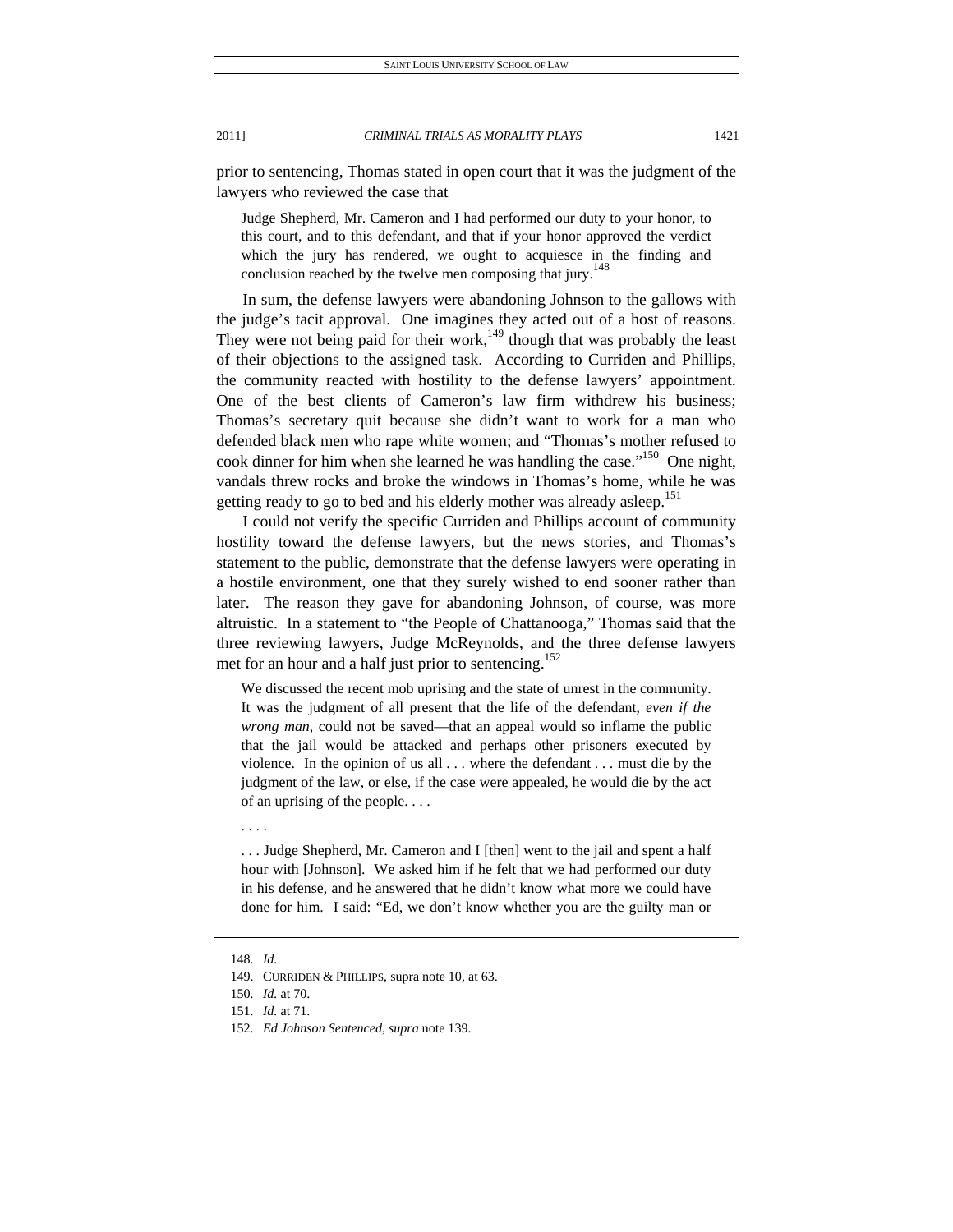not: but you and God know. The jury says you are the man." His reply was: "Yes, they have put it on me, and I guess I have to take it, but I ain't guilty." I then said to him: "Ed, your life has been saved up to this time, but the people . . . . are outraged against you *and even if you are innocent, as you say you are, we do not believe that we can save your life.*" . . .

 Without giving all that occurred at the jail, he said to us that he did not want to die by a mob; that he would do as we thought best.<sup>153</sup>

By pre-judging the result on appeal, and by playing up the threat of mob violence, the defense lawyers were able to persuade themselves and their client that it was better for Johnson to submit to a legal hanging as soon as possible. Looking back more than a century, and without knowing first-hand the grim reality of mob violence, the decision of the lawyers seems indefensible. Indeed, we will shortly see that one of the defense lawyers came to regret the decision almost immediately. If we could believe that Johnson actually chose to submit to the state sanctioned hanging, then perhaps we could excuse the lawyers. But as Johnson's new lawyers argued four days later, "[T]he statement made by one of the attorneys for Johnson that the negro had been given his choice to either die on the gallows or at the hands of a mob is sufficient evidence that he had been abandoned."<sup>154</sup> It is difficult to deny that charge. N.W. Parden and G.W. Hutchins, "two well-known colored attorneys," were now in charge of the appeal.<sup>155</sup> It is to that story that I now turn.

## ACT IV: THE APPEAL

The first step in an appeal is a motion for a new trial. Parden and Hutchins filed a notice for a new trial on February 13 and then argued the motion on February 14.<sup>156</sup> Parden played his strongest cards in his argument. On February 13, he argued that the evidence was insufficient to convict and that the conduct of Juror Bearden in becoming "almost hysterical" was an "irregularity."<sup>157</sup> On February 14, he argued that his employment at "a late hour" should give him "the privilege of applying for a motion for a new trial" outside the normal time limits.<sup>158</sup>

Judge McReynolds "refuse[d] to entertain a motion for a new trial" in the Ed Johnson case, on the ground that state law required notice for a new trial to

<sup>153</sup>*. Id.* (emphasis added).

<sup>154</sup>*. Negro Attorneys Turned Down: Court Refuses to Entertain Motion for New Trial*, CHATTANOOGA NEWS, Feb. 14, 1906, at 6 [hereinafter *Negro Attorneys Turned Down*].

<sup>155</sup>*. Efforts to Save Johnson's Neck: Colored Attorneys File Motion for New Trial*, CHATTANOOGA NEWS, Feb. 13, 1906, at 6 [hereinafter *Efforts to Save Johnson's Neck*].

<sup>156</sup>*. Id.*

<sup>157</sup>*. Id.*

<sup>158</sup>*. Negro Attorneys Turned Down*, *supra* note 154.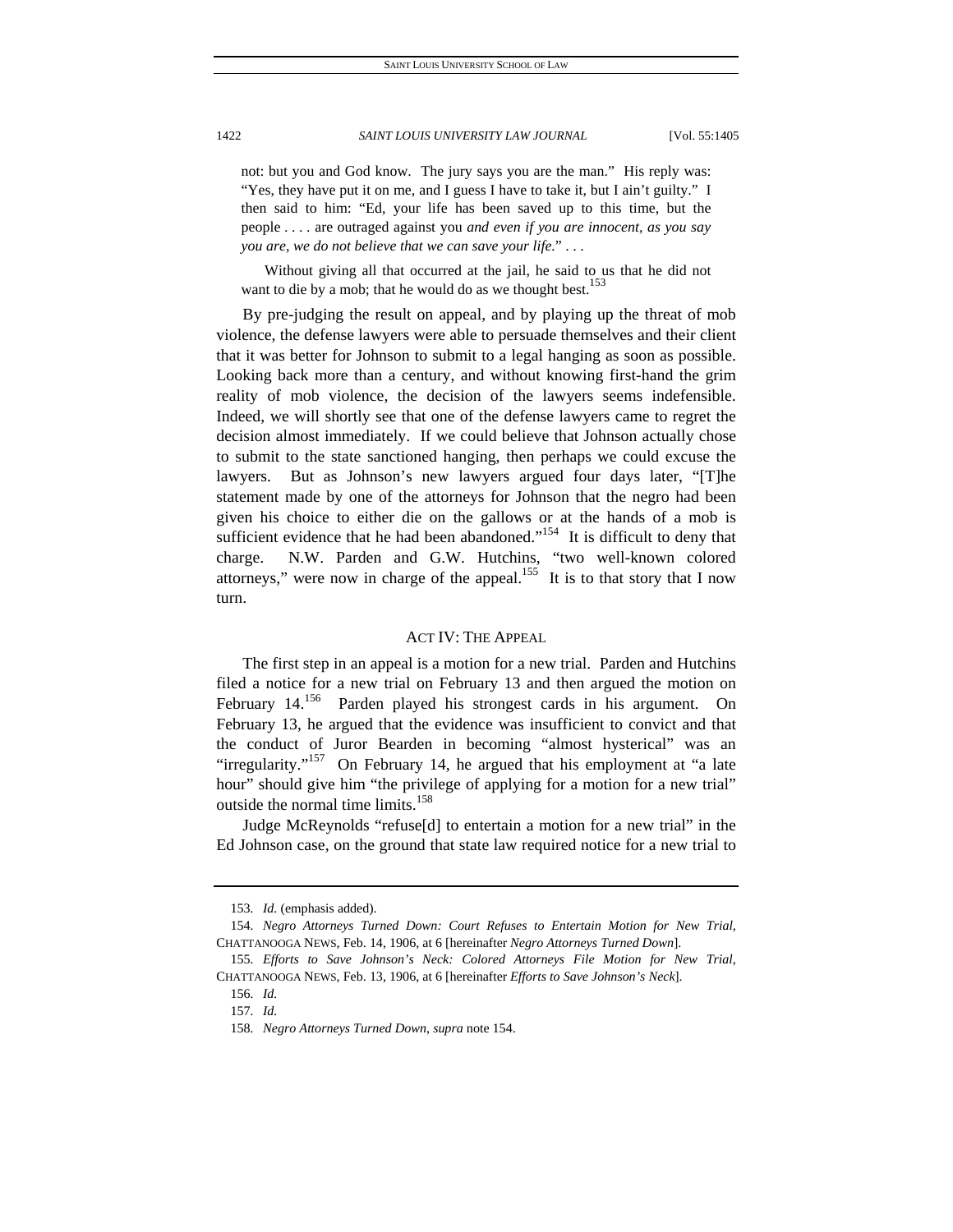be made on the day of the verdict.<sup>159</sup> The district attorney also argued, and the judge agreed, that "three of the best attorneys at the local bar had done all in their power for Johnson," that he "had been given the benefit of one of the most impartial trials he had ever known," and that "the jury was one of the strongest which ever sat in a jury box in this county."<sup>160</sup> In effect, Judge McReynolds relied on a combination of substance—what else could have been done?—and the procedural error of not filing a notice of appeal before Parden and Hutchins had even entered the case.

The glass is mostly empty here. Notice the perversity of scheming with the defense lawyers to avoid a motion for a new trial from them, and then, when Johnson got new counsel, imposing a rule that made it impossible for substitute counsel to appeal. The newspaper account noted that "[i]t will be remembered" that Johnson's appointed lawyers "refused to make a motion for a new trial," as if that should have been the end of the matter.<sup>161</sup> One can even concede that Judge McReynolds's motives were pure—to avoid further mob violence—and still denounce his conduct. After all, he had heard the evidence, he had seen the agonized jurors, and he knew that the defense lawyers believed Johnson probably innocent. To sacrifice Ed Johnson, without a review of the trial, seems gross judicial misconduct to our twenty-first century eyes.

The next step was a writ of certiorari in the Tennessee Supreme Court.<sup>162</sup> But Judge McReynolds refused to authenticate the transcript or to sign the order overruling the motion for a new trial.<sup>163</sup> According to Curriden and Phillips, McReynolds told Parden that "he would do nothing to condone their efforts, which he described as a waste of time and as a personal rebuke to himself and to the three attorneys who had defended Johnson."<sup>164</sup> Again, according to Curriden and Phillips, the Tennessee Supreme Court refused to rule on the writ of error because the record contained no authenticated transcript and because the motion for a new trial "was not acted on by the trial judge." $165$ 

"Grasping at Last Straw," as the *News* put it, Johnson's lawyers moved to federal court where they filed a writ of habeas corpus.<sup>166</sup> An ancient writ that permits a court to review a conviction for certain kinds of errors, federal writs

<sup>159</sup>*. Id.*

<sup>160</sup>*. Id.*

<sup>161</sup>*. Efforts to Save Johnson's Neck*, *supra* note 155.

<sup>162</sup>*. Will Petition Supreme Court: Attempt to Stay Johnson's Execution on Writ of Error*, CHATTANOOGA NEWS, Feb. 17, 1906, at 3.

 <sup>163.</sup> CURRIDEN & PHILLIPS, *supra* note 10, at 145.

<sup>164</sup>*. Id.*

<sup>165</sup>*. Id.* at 149. I checked with the office of the Tennessee Supreme Court and found no recorded order in the Ed Johnson case. The clerk said that perhaps Curriden and Phillips found a newspaper reference; they cite no authority.

<sup>166</sup>*. Grasping at Last Straw*, CHATTANOOGA NEWS, Mar. 7, 1906, at 10.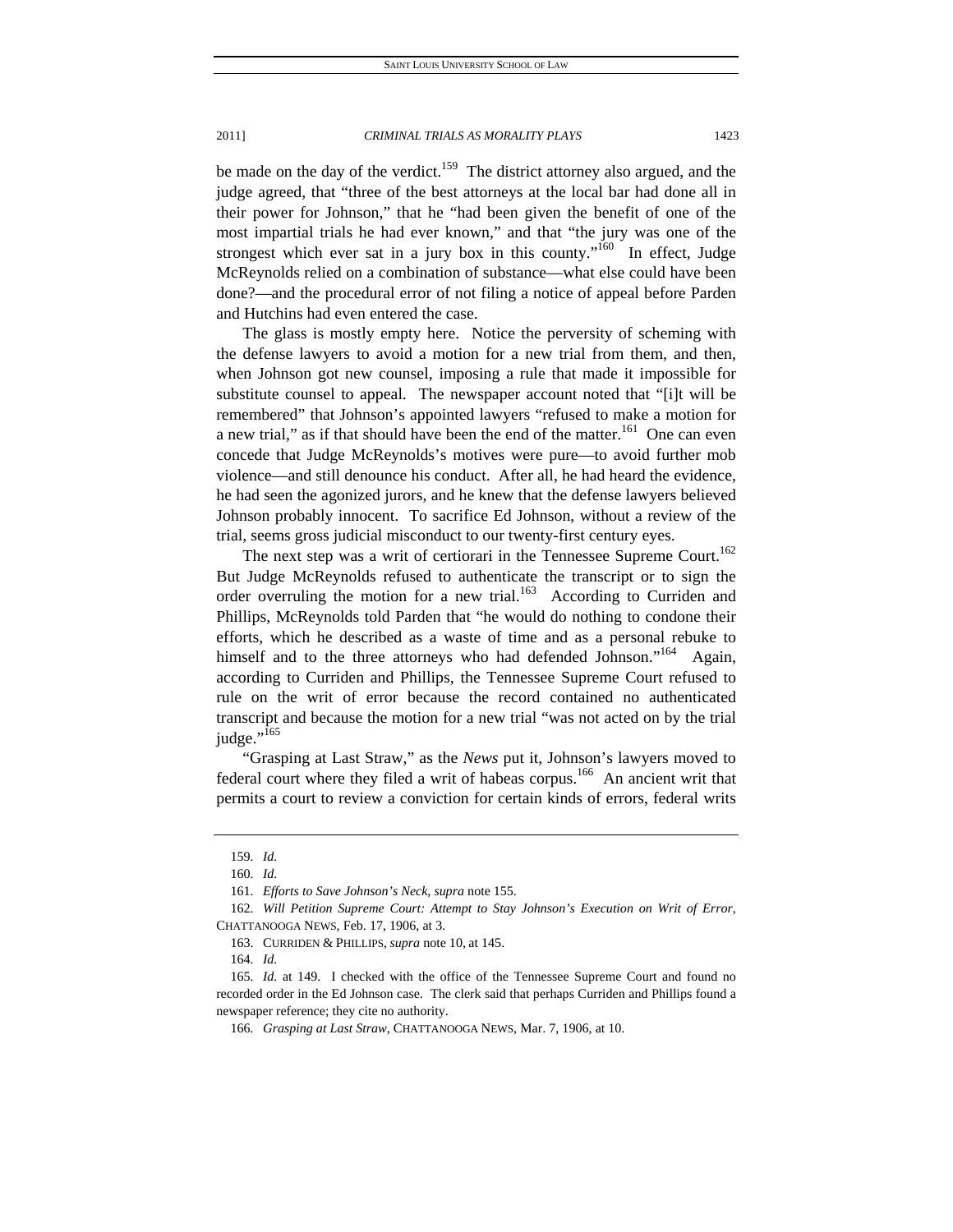in 1906 were almost never granted when a state criminal conviction was at issue. The *News* predicted "that this plan will fail on the ground that [federal District] Judge Clark will not receive it in his court."<sup>167</sup> Indeed, Judge Clark did deny the petition for habeas corpus, but not before some surprises in his court room.<sup>168</sup> The first surprise was that Lewis Shepherd took the lead in arguing in favor of the habeas corpus petition.<sup>169</sup> Apparently, he had experienced a change of heart from a few days earlier when he went along with the plan not to appeal Johnson's conviction. The *Chattanooga Daily News* noted "[c]onsiderable surprise" was occasioned by Shepherd's appearance.<sup>170</sup>

The second surprise was that "almost . . . every allegation was directed" to Judge McReynolds's "judicial character," and he was in the courtroom listening to the reading of the habeas petition.<sup>171</sup> There were "wondering looks cast" in McReynolds's direction as Parden read the petition.<sup>172</sup> The petition apparently claimed, for example, that the threat of mob violence hung over the proceedings; part of the proof was that McReynolds and the prosecutor had caused an article to be placed in the *Chattanooga Daily Times* as a way of restraining the mob. $^{173}$  The prosecutor stated that the claim about the newspaper article was "utterly false" and made with "a wicked heart."<sup>174</sup>

The habeas petition also claimed that Judge McReynolds told defense counsel that he would deny any motion for a change of venue or continuance and that he refused admission to the court room for Johnson's parents.<sup>175</sup> Judge McReynolds testified that some of the statements were "maliciously false. Any one can make infamous and slanderous statements like those in the petition but it is a different matter to prove them."<sup>176</sup> He said, in an obvious reference to Shepherd, that "the man that wrote it knew it was false when he wrote it."<sup>177</sup> It would appear that the cordial relationship between the men that led Shepherd to accept appointment to Johnson's defense team had not survived the strain of the trial, the sentence, and the habeas petition.

After hearing four hours of testimony,<sup>178</sup> at "almost upon the stroke of midnight [on] Saturday night," March 12, federal district judge Clark orally

<sup>167</sup>*. Id.*

 <sup>168.</sup> CURRIDEN & PHILLIPS, *supra* note 10, at 168.

<sup>169</sup>*. Johnson May Appeal to U. S. Supreme Court*, *supra* note 98.

<sup>170</sup>*. Id.*

<sup>171</sup>*. Id.*

<sup>172</sup>*. Id.*

<sup>173</sup>*. Id.*

<sup>174</sup>*. Johnson May Appeal to U. S. Supreme Court*, *supra* note 98.

<sup>175</sup>*. Id.*

<sup>176</sup>*. Id.*

<sup>177</sup>*. Id.*

<sup>178</sup>*. Now Up to Last Court*, CHATTANOOGA DAILY TIMES, Mar. 16, 1906, at 5.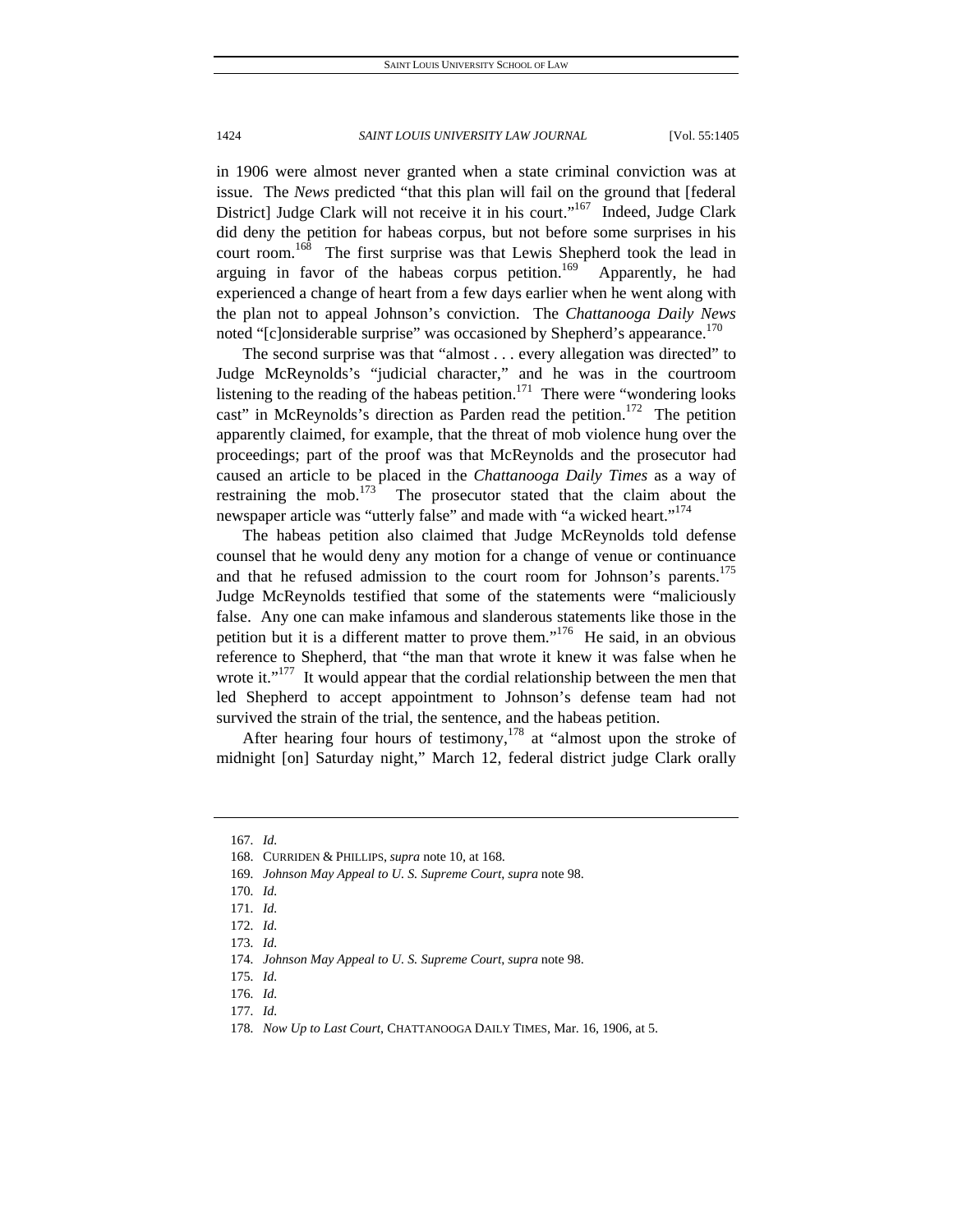rejected the petition for habeas corpus.179 But Judge Clark granted a stay of execution to give Johnson's lawyers ten days to appeal his ruling to the United States Supreme Court.<sup>180</sup> Such was the power of federalism at the time that Judge McReynolds doubted that "Judge Clark had a right to grant a stay of execution" in a state case without granting the petition for habeas corpus.<sup>181</sup> Judge McReynolds thus asked the Tennessee governor to grant a stay of execution because a "life now hangs in the balance."<sup>182</sup> Governor Cox granted a stay, ordering Shipp not to execute Johnson's sentence, but for a week, rather than the ten days Clark had ordered.<sup>183</sup>

Parden secured an audience with Justice John Marshall Harlan, who was responsible for hearing emergency petitions from the circuit that included Tennessee.<sup>184</sup> The goal was a stay of execution until the full Court could rule on the merits of the writ of error alleging violations of Johnson's rights at trial.<sup>185</sup> Johnson was lucky to draw Harlan, who had been the lone dissenter ten years earlier in *Plessy v. Ferguson*, 186 upholding the "separate but equal" doctrine that permitted states to bar blacks from railroad cars designated "white only."<sup>187</sup> In his dissent, Justice Harlan argued that:

[I]n view of the Constitution, in the eye of the law, there is in this country no superior, dominant, ruling class of citizens. There is no caste here. Our Constitution is color-blind, and neither knows nor tolerates classes among citizens. In respect of civil rights, all citizens are equal before the law. The humblest is the peer of the most powerful. The law regards man as man, and takes no account of his surroundings or of his color when his civil rights as guarantied [sic] by the supreme law of the land are involved. It is therefore to be regretted that this high tribunal, the final expositor of the fundamental law of the land, has reached the conclusion that it is competent for a state to regulate the enjoyment by citizens of their civil rights solely upon the basis of race.<sup>188</sup>

Curriden and Phillips offer an intriguing account of Parden's audience with Justice Harlan,<sup>189</sup> which is apparently based on "writings, letters, and memos

<sup>179</sup>*. Ten More Days for Johnson*, CHATTANOOGA NEWS, Mar. 12, 1906, at 2.

<sup>180</sup>*. Johnson May Appeal to U.S. Supreme Court*, *supra* note 98.

<sup>181</sup>*. Ten More Days for Johnson*, *supra* note 179.

<sup>182</sup>*. Grasping at Last Straw*, *supra* note 166.

<sup>183</sup>*. Johnson Granted a Reprieve*, CHATTANOOGA NEWS, Mar. 13, 1906, at 2.

 <sup>184.</sup> CURRIDEN & PHILLIPS, *supra* note 10, at 12–13; *see also Day of Doom is Very Near*, CHATTANOOGA SUNDAY TIMES, Mar. 18, 1906, at 5.

<sup>185</sup>*. Now Up to Last Court*, *supra* note 178.

 <sup>186.</sup> Plessy v. Ferguson, 163 U.S. 537 (1896).

<sup>187</sup>*. Id.* at 552.

<sup>188</sup>*. Id*. at 559 (Harlan, J., dissenting).

 <sup>189.</sup> CURRIDEN & PHILLIPS, *supra* note 10, at 12–17.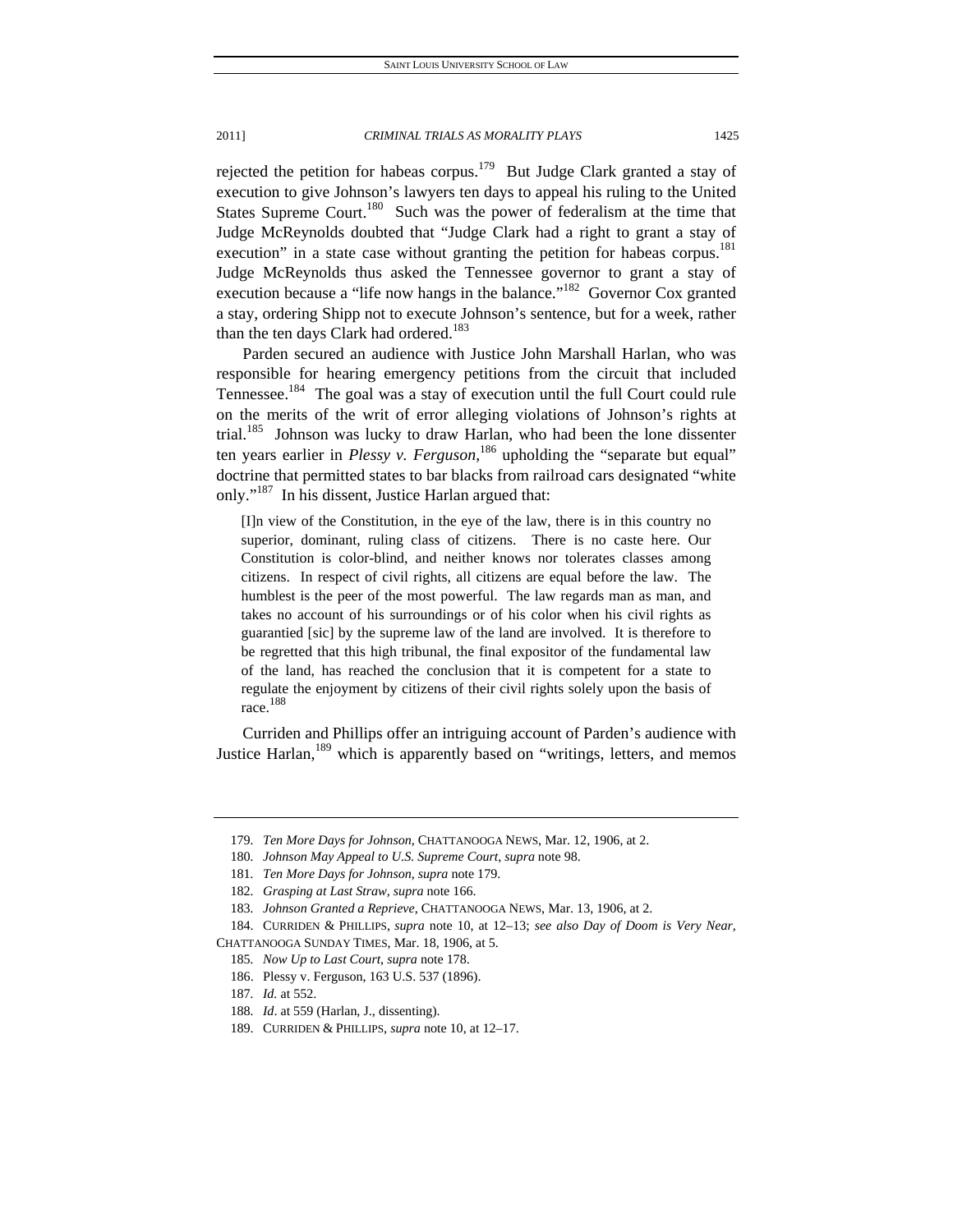written to and by" Harlan.<sup>190</sup> They also offer an account of how Harlan persuaded a majority of the Court that a stay was in order.<sup>191</sup> Even though Harlan had the authority to issue the stay on his own motion, he wanted the Court to back him, and it did.<sup>192</sup> Harlan issued the stay on March 19, 1906 and had a telegram sent to Sheriff Shipp notifying him of the stay.<sup>193</sup> About two o'clock in the afternoon of March 19, Judge McReynolds informed Shipp of the stay and that Johnson was now a federal prisoner.<sup>194</sup> On that day, the evening newspaper, the *Chattanooga News*, ran a story about the stay.<sup>195</sup>

### ACT V: THE STAY, THE LYNCHING, AND THE BLAME

As we saw earlier, the sheriff, the judge, and the governor had labored to prevent Johnson's lynching while he awaited trial.<sup>196</sup> When the United States Supreme Court ordered a stay of execution for Johnson, $197$  however, the sheriff's support for the rule of law weakened, and he looked the other way, literally—leaving only a single jailer on duty the night after the Supreme Court granted the stay. Another mob took Johnson from the jail that night and lynched him from the Walnut Street Bridge that spans the Tennessee River.<sup>198</sup> For those with strong stomachs, I recommend the account of that night's activities found in my University of Michigan book, most of which is taken verbatim from one of the Chattanooga newspapers.<sup>199</sup> The headline in the *Chattanooga Daily Times* will suffice as a summary here: "Johnson Hanged On Bridge With Rope From Trolley Car; Body Of Negro Riddled With Bullets By Frenzied Rioters. Mob's Defiance Of Law's Majesty Was Fierce, Deliberate, And Unflinching."<sup>112</sup>

Stung by the act of defiance, the Supreme Court found the sheriff and five others guilty of contempt of court.<sup>200</sup> They served short sentences in the

<sup>190</sup>*. Id.* at 377.

<sup>191</sup>*. Id.* at 193–96.

<sup>192</sup>*. Johnson Granted Appeal by Whole Supreme Court*, CHATTANOOGA NEWS, Mar. 19, 1906, at 10.

<sup>193</sup>*. See* CURRIDEN & PHILLIPS, *supra* note 10, at 195–96; Douglas O. Linder, *The Supreme Court Intervenes in the Ed Johnson Case*, FAMOUS TRIALS, http://www.law.umkc.edu/faculty/ projects/ftrials/shipp/SCtintervenes.html (last visited June 12, 2011).

 <sup>194.</sup> Linder, *supra* note 193.

<sup>195</sup>*. The Johnson Case Again*, CHATTANOOGA NEWS, Mar. 19, 1906, at 4.

<sup>196</sup>*. Law and Order Victorious over Overwhelming Odds*, *supra* note 30.

<sup>197</sup>*. Justice Harlan Allows Appeal of Ed Johnson*, CHATTANOOGA DAILY TIMES, Mar. 19, 1906, at 5.

<sup>198</sup>*. "God Bless You All—I Am Innocent"*, CHATTANOOGA DAILY TIMES, Mar. 20, 1906, at 1.

 <sup>199.</sup> THOMAS, SUPREME COURT ON TRIAL, *supra* note 13, at 135–37.

 <sup>200.</sup> United States v. Shipp, 214 U.S. 386, 386–87 (1909); Douglas O. Linder, *The Shipp Case: A Chronology*, FAMOUS TRIALS, http://law2.umkc.edu/faculty/projects/ftrials/shipp/chron ology.html (last visited June 12, 2011).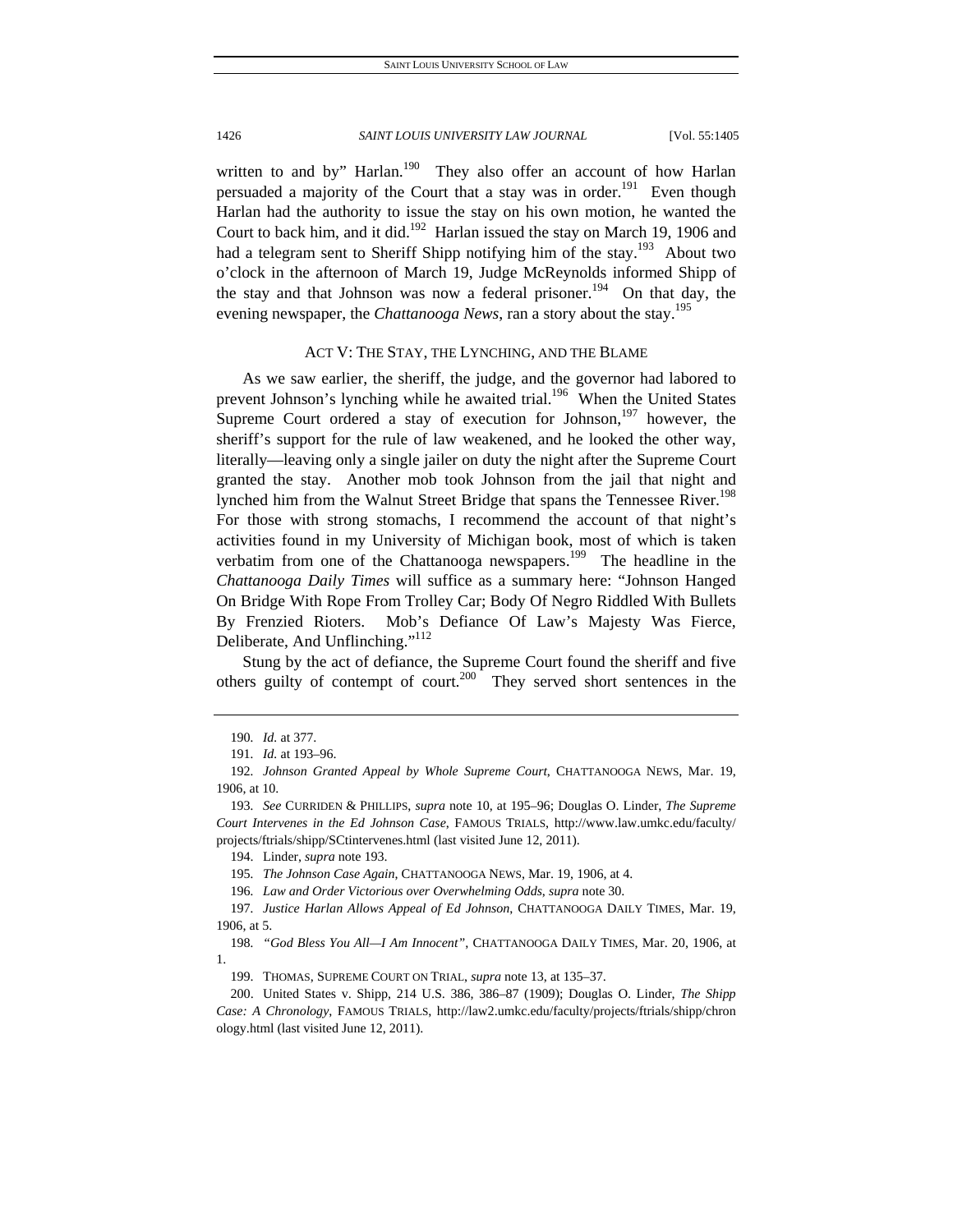federal jail in the District of Columbia.<sup>201</sup> By all accounts, the sheriff was welcomed home as a hero, his train met by  $10,000$  cheering supporters.<sup>202</sup>

I will now assess the culpability of the actors who were involved in the arrest, trial, appeal, and lynching of Ed Johnson. The mob that lynched him, of course, is culpable without any shades of gray. But the other actors present more complicated cases.

Sheriff Shipp's greatest failing was to leave a single night jailer on duty, only hours after the news broke that the Supreme Court had ordered Johnson not to be executed.<sup>203</sup> Compare that to his reaction the day after the lynching when he apparently feared reprisals from the black community and appointed over two hundred special deputies and others to disperse crowds and guard streets leading to county buildings.<sup>204</sup> But even the sheriff's act of defiance, even his complicity in the death of Ed Johnson, is not the kind of pure racism that one might have imagined from a man who had served in the Confederate Army.<sup>205</sup> His decision to turn his back on Johnson was not based wholly on racism. If it had been, he would have allowed the first mob to take him.

Though difficult for us to comprehend today, Shipp told the newspapers that it was the Supreme Court's fault, that the Court was about to undermine a verdict obtained after a fair trial before "as good" a jury "as ever sat in a jury box."<sup>206</sup> This is no way justifies or excuses his failure to protect Johnson, but it is a more complicated moral failing than letting Johnson die because he was a black man. Indeed, even the Tennessee governor blamed the federal courts for Johnson's lynching: "He greatly deplored the affair, and said he was confident no lynching would have occurred had the case not been taken from the Tennessee courts into the federal courts."<sup>207</sup> So even the man who acted with dispatch in calling out the National Guard to prevent the first attempt at a lynching was caught in the snare of federalism and the need to shift the blame from the mob to the federal courts.

There were other honorable acts, though in most cases the "honor" glass is only half full. The defense lawyers who put on a vigorous defense were honorable men. But these were also the men who abandoned Johnson after the guilty verdict and made his appeal procedurally impossible under state law. Shepherd later had a change of heart and helped Parden and Hutchins in the

<sup>201</sup>*. Id.*

<sup>202</sup>*. Id.*

<sup>203</sup>*. "God Bless You All—I Am Innocent"*, *supra* note 198 (explaining in a subsequent headline that "[o]nly the [n]ight [j]ailer [was] [p]resent [w]hen the [m]ob [made] the [o]nslaught on the [c]ounty [p]rison").

<sup>204</sup>*. All Uniting in Reign of Reason*, CHATTANOOGA NEWS, Mar. 21, 1906, at 5.

 <sup>205.</sup> CURRIDEN & PHILLIPS, *supra* note 10, at 28.

 <sup>206.</sup> United States v. Shipp, 214 U.S. 386, 417, 418 (1909).

<sup>207</sup>*. Gov. Cox's Opinion as to Cause of Last Night's Lynching*, CHATTANOOGA NEWS, Mar. 20, 1906, at 10.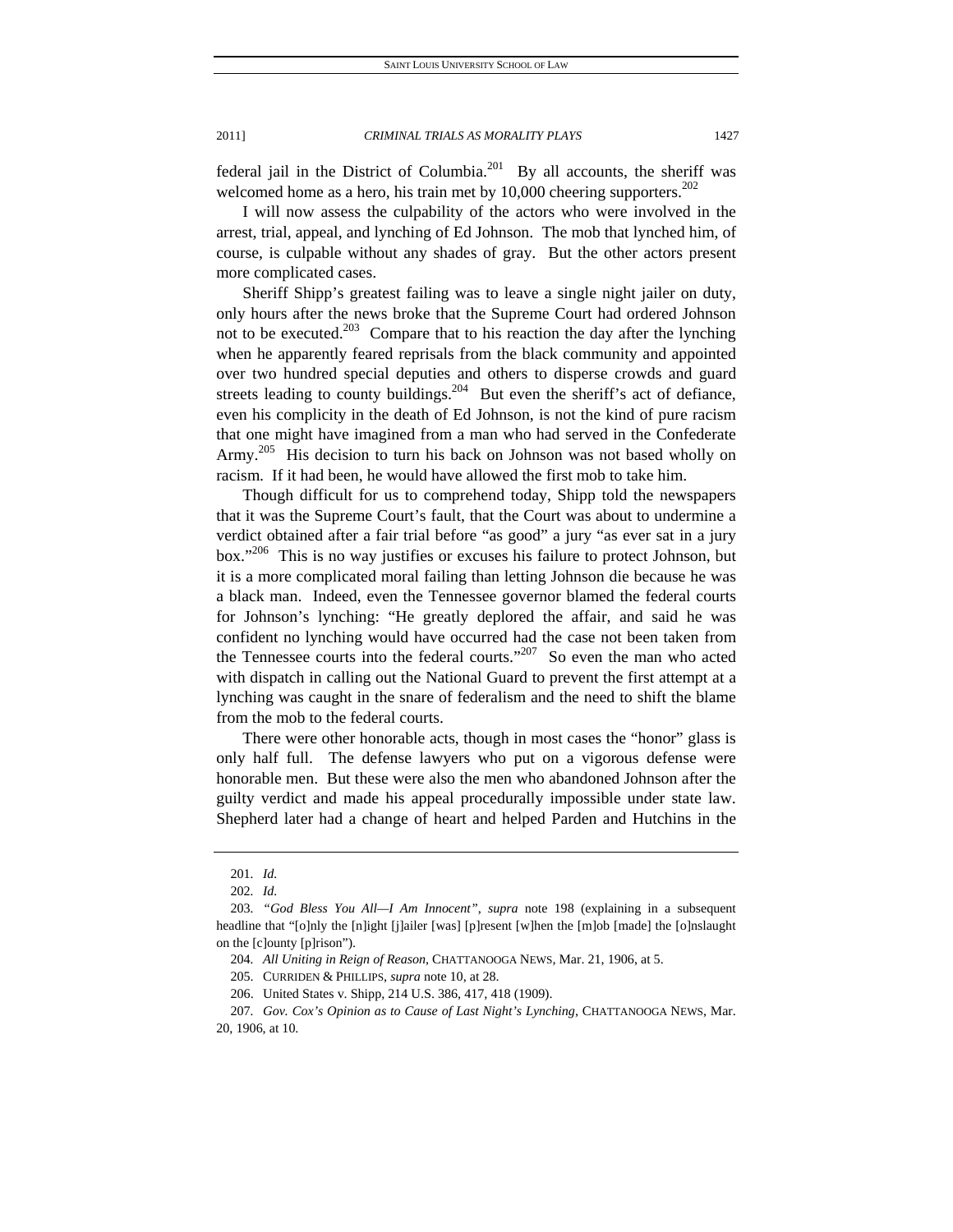federal habeas hearing.<sup>208</sup> Yet two days after that hearing, he told the newspapers that his representation was at the request of the federal district judge and of Parden and Hutchins so that "the condemned prisoner might not lack for good representation."<sup>209</sup> And he stressed that the habeas hearing ended "all of my connection with the matter" and "I am not now employed in the Johnson case."<sup>210</sup> It appears that, in the end, he preferred not to be known as the white man who helped the United States Supreme Court spare Johnson from the noose.

Also, honorable up to a point, was the judge who saved Johnson from the initial lynch mob and then appointed three able lawyers to defend him. But on some accounts, he discouraged a motion to change venue<sup>211</sup> and permitted an atmosphere of "mob law" in his court room where witnesses and defense counsel were intimidated.<sup>212</sup> Moreover, once the verdict was in, he actively discouraged appeal and apparently even refused to sign the order denying the motion for a new trial or the transcript that would have accompanied the writ of error in the state supreme court.<sup>213</sup> To be sure, even at this juncture, it's complicated. As an un-named justice on the United States Supreme said, McReynolds discouraged appeal out of "fear that if any such consideration was shown, the mob would lynch the prisoner."<sup>214</sup>

Honorable, at least up to a point, were the jurors who begged Taylor to be more certain in her identification. Yet complications arise here, too. After Taylor said in a quivering voice that she believed Johnson was the "guilty negro," raised her right hand to heaven, and was "led trembling from the witness stand," the newspaper reported that an un-named juror "spoke so as to be heard by many near him and said: 'If I could get at him I'd tear his heart out right now."<sup>215</sup> Indeed, this was one of the grounds raised in the federal habeas corpus hearing before Judge Clark.<sup>216</sup> In response to that claim, the State named the juror in question, C.E. Bearden, but argued that he did not say "If I could get at him" but, rather, "If I knew he was [guilty], I would tear his heart out."<sup>217</sup> On either account, though, it suggests a less than honorable approach to judging guilt.

Honorably, four jurors initially voted not guilty despite what must have been intense pressure from fellow jurors. But after an evening at home with

<sup>208</sup>*. Johnson May Appeal to U. S. Supreme Court*, *supra* note 98.

<sup>209</sup>*. Last Effort for Johnson*, CHATTANOOGA DAILY TIMES, Mar. 14, 1906, at 10.

<sup>210</sup>*. Id*.

<sup>211</sup>*. Johnson May Appeal to U. S. Supreme Court*, *supra* note 98.

<sup>212</sup>*. All Uniting in Reign of Reason*, *supra* note 204.

<sup>213</sup>*. Johnson May Appeal to U. S. Supreme Court*, *supra* note 98.

<sup>214</sup>*. All Uniting in Reign of Reason*, *supra* note 204.

<sup>215</sup>*. Ed Johnson Jury Stands 8 to 4 for Conviction*, *supra* note 116.

<sup>216</sup>*. Johnson May Appeal to U. S. Supreme Court*, *supra* note 98.

<sup>217</sup>*. Id.*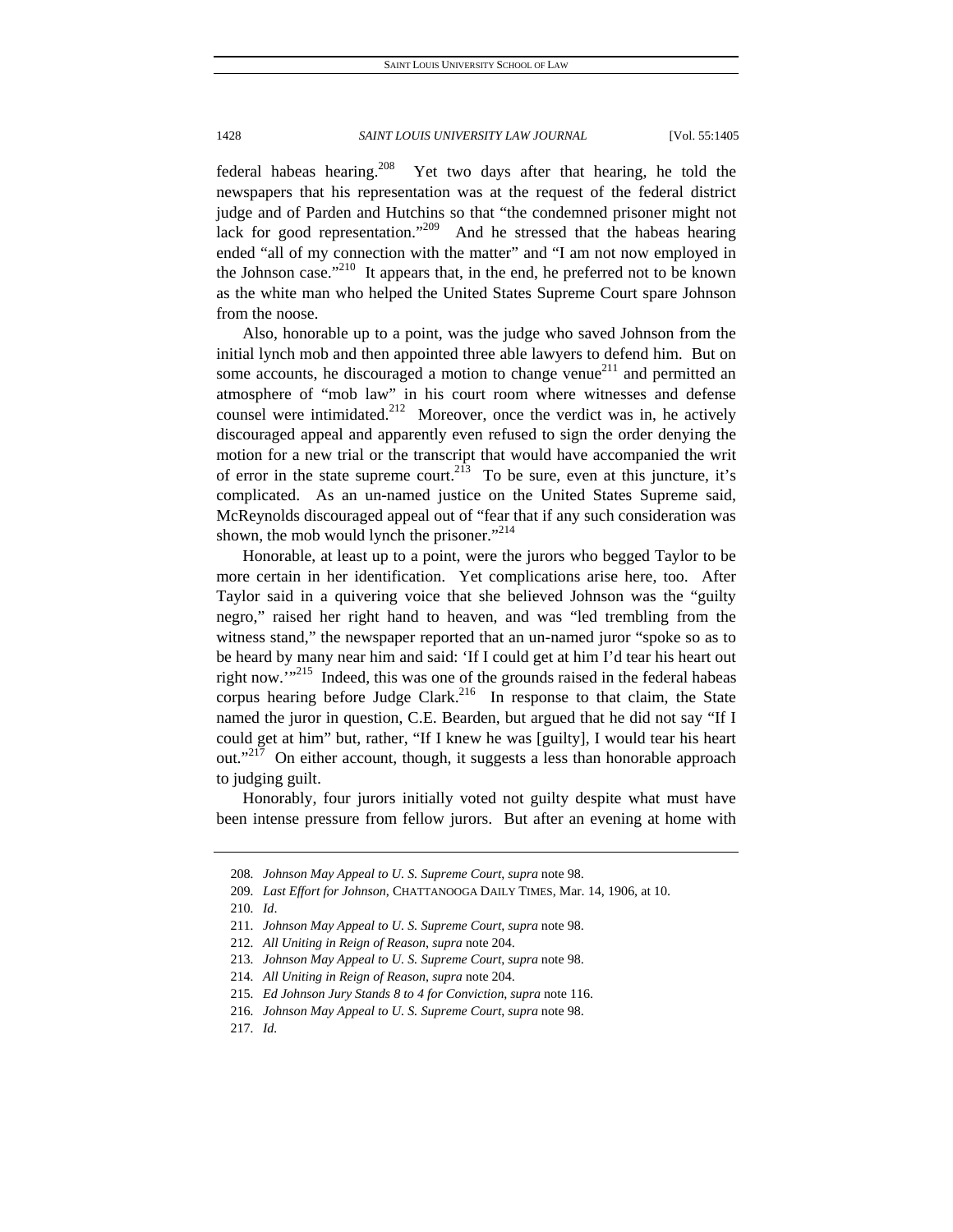their families, the four hold-outs quickly changed their votes, producing a unanimous verdict at 9:24 the next morning.<sup>218</sup> Once again the culpability point is complicated. The plain truth is that jurors are less likely to discharge their fact-finding function accurately when they are trapped within a racist culture. At the time, blacks were portrayed as savage brutes who violated Southern womanhood rather at will. In describing the Southern white attitude toward blacks in conjunction with the Scottsboro rape case from Alabama in 1931, James Goodman wrote: "Blacks were [viewed as] savages, more savage, many argued (with scientific theories to support them), than they had been as slaves. Savages with an irrepressible sex drive and an appetite for white women. They were born rapists, rapists by instinct; given the chance, they struck."219

Given the background belief structure of Southern white men, and almost all juries consisted only of white men, juries would convict innocent black men far too often. Miss Taylor believed Ed Johnson was the black man who raped her. That was enough for the jury, even for the four who went home the first night with doubts about guilt.

Completely honorable were politicians and judges in Washington, D.C. President Theodore Roosevelt said the lynching was "contemptuous of the Court."220 According to the *Chattanooga Daily Times*, the lynching in defiance of the Supreme Court's order "has shocked the members of the court beyond anything that has ever happened in their experience, on the bench. $"^{221}$ "'The fact was,' said one of the members of the supreme court tonight, 'that Johnson was tried by a little better than mob law before the state court." $222$ Justice Oliver Wendell Holmes told reporters, "In all likelihood, this was a case of an innocent man improperly branded a guilty brute and condemned to die from the start." $223$  According to sources in Washington, "[A]ll who participated in the lynching will be punished by heavy fines and also be put on trial for murder."<sup>224</sup> As we will see, the notion of murder trials died aborning when translated from Washington to Chattanooga.

Nevada Taylor died a year later. News accounts attributed her death to "nervous prostration incidental to the crime committed under the very shadow of the historic Lookout Mountain."<sup>225</sup> One wonders about the effect on her of

<sup>218</sup>*. The Jury Finds Ed Johnson Guilty; He Will Hang for His Fiendish Crime*, *supra* note 136.

 <sup>219.</sup> JAMES GOODMAN, STORIES OF SCOTTSBORO 15 (Vintage Books 1995) (1994).

 <sup>220.</sup> Linder, *supra* note 200.

<sup>221</sup>*. All Uniting in Reign of Reason*, *supra* note 204.

<sup>222</sup>*. Id.*

 <sup>223.</sup> Linder, *supra* note 200.

<sup>224</sup>*. All Uniting in Reign of Reason*, *supra* note 204.

 <sup>225.</sup> Thomas, *Bigotry, Jury Failures*, *supra* note 13, at 952.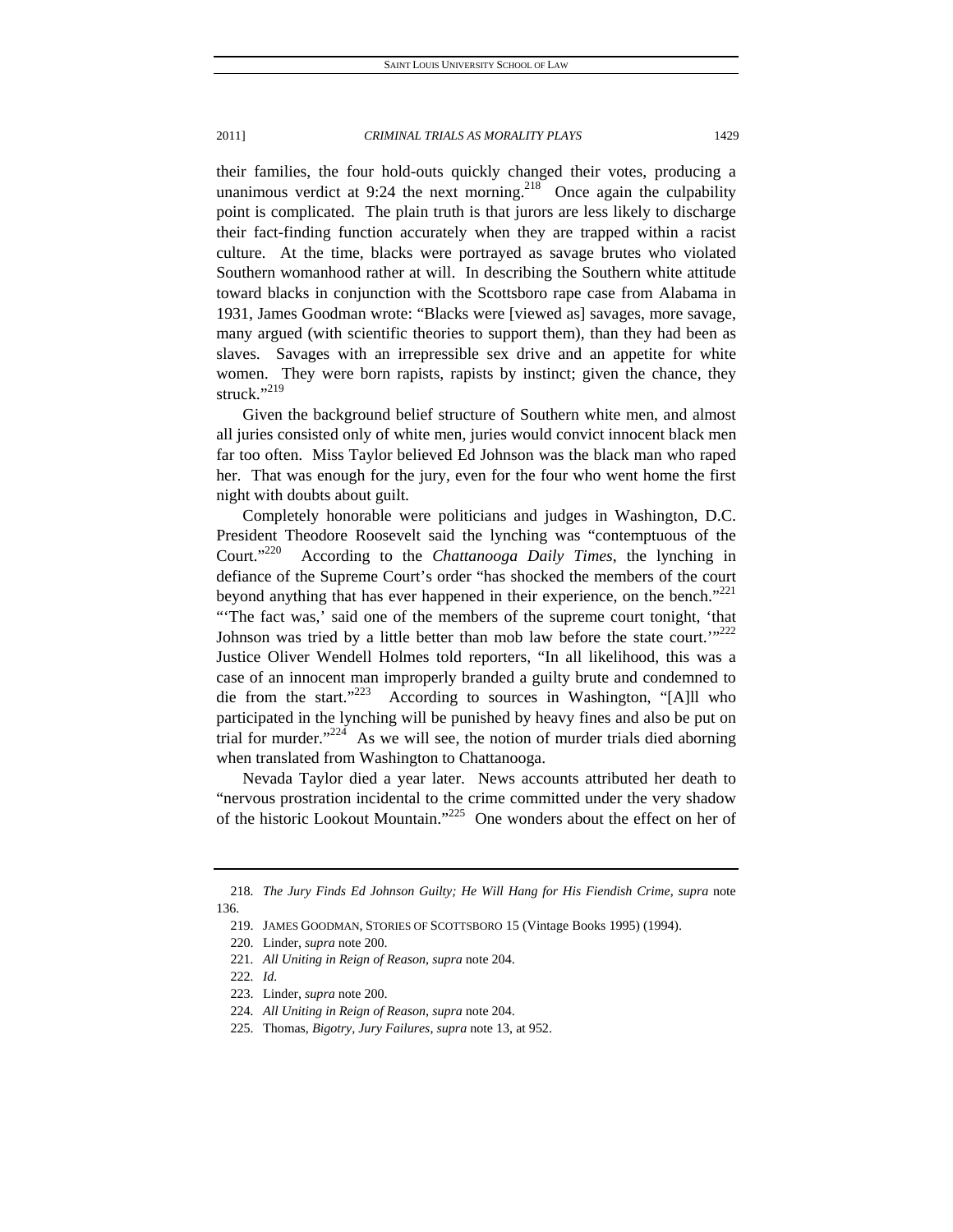Ed Johnson's brutal lynching, given her earlier protestation that "she did not want an innocent man's blood shed on her account."<sup>226</sup>

The two Chattanooga newspapers condemned the lynching. The *Chattanooga Daily Times* sub-headlines included "Majesty of the Law Outraged by Lynchers," "Mandate of the Supreme Court of the United States Disregarded and Red Riot Rampant," "Terrible and Tragic Vengeance Bows City's Head in Shame," "Johnson . . . Hung While Red Rioters Complete Their Hideousness By Riddling Body With Bullets," "Night of Wickedness and Woe," "Practically No Resistance Offered the Lynchers," and "Only the Night Jailer Present When the Mob Makes the Onslaught on the County Prison."<sup>227</sup> The *Chattanooga News*, which was generally more provocative in its approach to the crime, the trial, and race relations was far less critical, but one subheadline did note "Mob's Defiance of Law's Majesty Was Fierce, Deliberate and Unflinching."<sup>228</sup>

The *Chattanooga Daily Times* published several articles that, in one way or another, condemned the lynching of Ed Johnson. It noted that a "number of the men and boys who were active in the violence are said to [have] left town . . . .<sup>229</sup> The *Times* reported that a careful reading "of the leading journals" led one to conclude that "with very few exceptions the action of the mob has been severely condemned."230 The *Times* also reported that "[i]t is understood that several of the ministers will discuss the mob from their pulpits this morning." $231$  The sermon delivered the Sunday after Johnson's murder by Dr. Howard E. Jones, a white Baptist minister in Chattanooga, was an eloquent, poetic condemnation of the work of the mob. The *Daily Times* described Jones as another minister speaking "so manfully and fearlessly . . . against the mob and the nerveless authorities who permitted it to have its way . . .  $\cdot$ <sup>232</sup> Here are a few excerpts from Jones's sermon:

"Whatsoever a man soweth, that shall he also reap."

. . . [F]or two hours, [the mob] toiled at the steel bolts which were more loyal to Chattanooga's interest than all of her [citizens]. But where are the police and where are the thousands who should have and could have defended us against an unspeakable disgrace? . . .

. . . .

. . . .

<sup>226</sup>*. Wheels of Justice Turn Fast*, *supra* note 44.

<sup>227</sup>*. "God Bless You All—I Am Innocent"*, *supra* note 198.

<sup>228</sup>*. Johnson Hanged on Bridge with Rope from Trolley Car*, CHATTANOOGA NEWS, Mar. 20, 1906, at 1.

<sup>229</sup>*. Aftermath of Lynching*, CHATTANOOGA SUNDAY TIMES, Mar. 25, 1906, at 10.

<sup>230</sup>*. The Mob and the Law*, CHATTANOOGA SUNDAY TIMES, Mar. 25, 1906, at 12.

<sup>231</sup>*. Aftermath of Lynching*, *supra* note 229.

<sup>232</sup>*. Anonymity and Lynchers*, CHATTANOOGA DAILY TIMES, Mar. 29, 1906, at 4.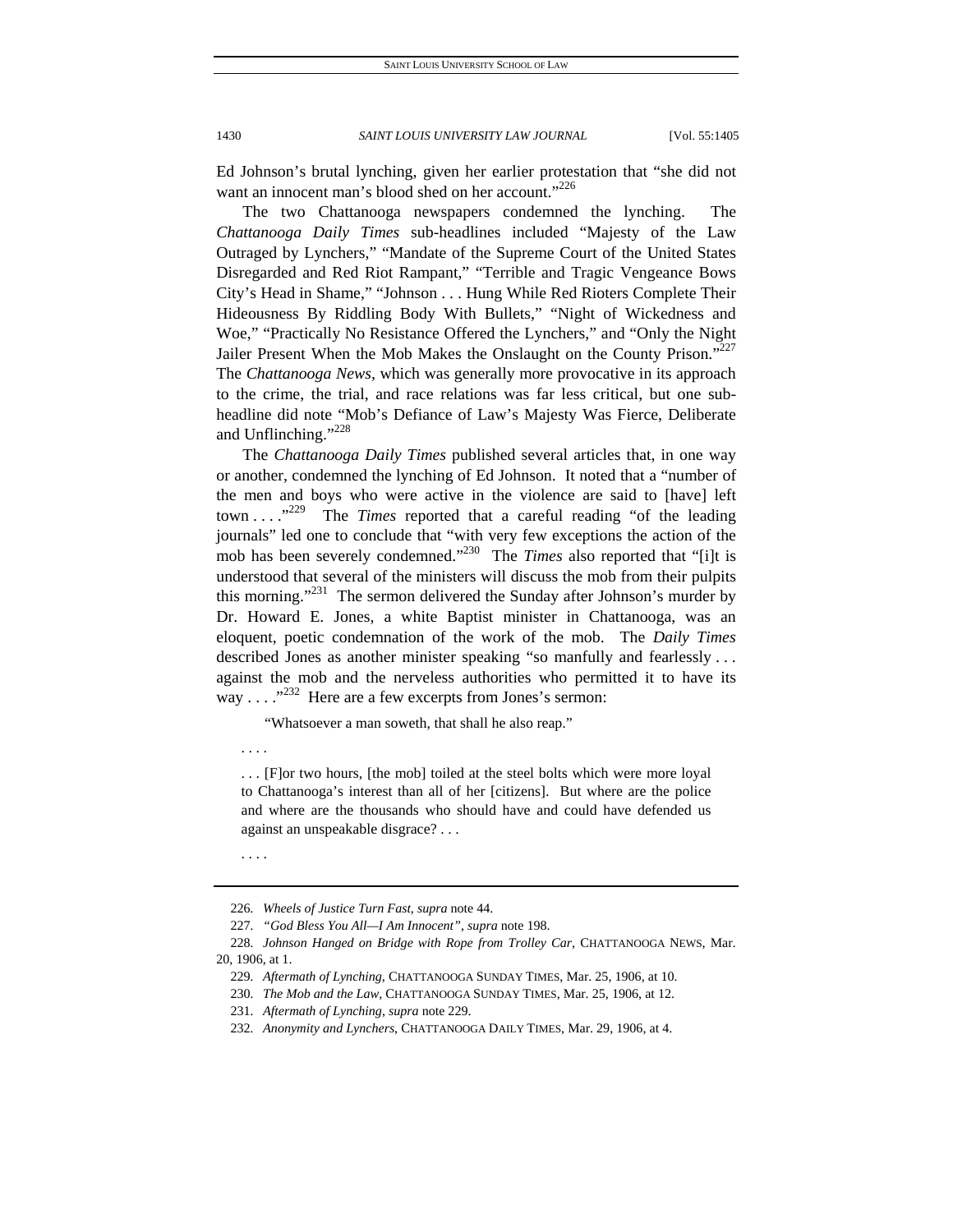. . . .

2011] *CRIMINAL TRIALS AS MORALITY PLAYS* 1431

 The worst elements among the white men of this community took over the reins of government. Was this disgrace ever rebuked? Has any arrest of those men who unsheathed their keen blades and struck deadly blows at the very heart of our civilization ever been effected?...

Ah, no. "Whatsoever a man soweth that shall he also reap."

 We had but sown the wind, and were yet to reap the whirlwind. We had cast pearls before the swine, who were presently to trample them in the mire and turn and rend us. We had given the sacred and holy trust of law to dogs, who ... would presently be fixing their vicious fangs in the throat of our civilization.

. . . I maintain that that mob struck more terrible blows at the heart of our civilization than it inflicted upon Ed Johnson. . . .

. . . .

. . . .

... Tell me not, with the pages of history open before me, that a mob ever helps civilization. . . .

. . . .

"Whatsoever a man or a community soweth, that shall he also reap."

 Lawlessness begets lawlessness. It always has and always will. Sow an act of lawlessness and you will get a harvest of lawless conditions.<sup>233</sup>

Four days after Dr. Jones gave this sermon, his house was set on fire.<sup>234</sup> No arrests were made in the arson case. No arrests were ever made for the murder of Ed Johnson.<sup>235</sup>

Yet there are moments of moral behavior, even bravery, in the unexpurgated version of Ed Johnson's case, and I have sought to highlight those in this Article. My deeper claim is that when humans tell a story about a complicated event with moral implications, they tend to ignore the parts that make it complicated. We want morality plays that display moral clarity. The unspeakable treatment of blacks in 1906 in America, and particularly in the South, is the story that dominates today, and for good reason. We should always be attentive to the story of how humans treat those whom they have cast in the role of "the other." We saw it in the Holocaust. We see it today in

 <sup>233.</sup> Douglas O. Linder, *A Chattanooga Sermon*, FAMOUS TRIALS, http://law2.umkc.edu/fac ulty/projects/ftrials/shipp/sermon.html (last visited June 13, 2011) (sections reordered from original).

 <sup>234.</sup> Linder, *supra* note 200.

 <sup>235.</sup> I searched the newspapers but found no evidence of arrests either for arson or murder. Curriden and Phillips mention no evidence.